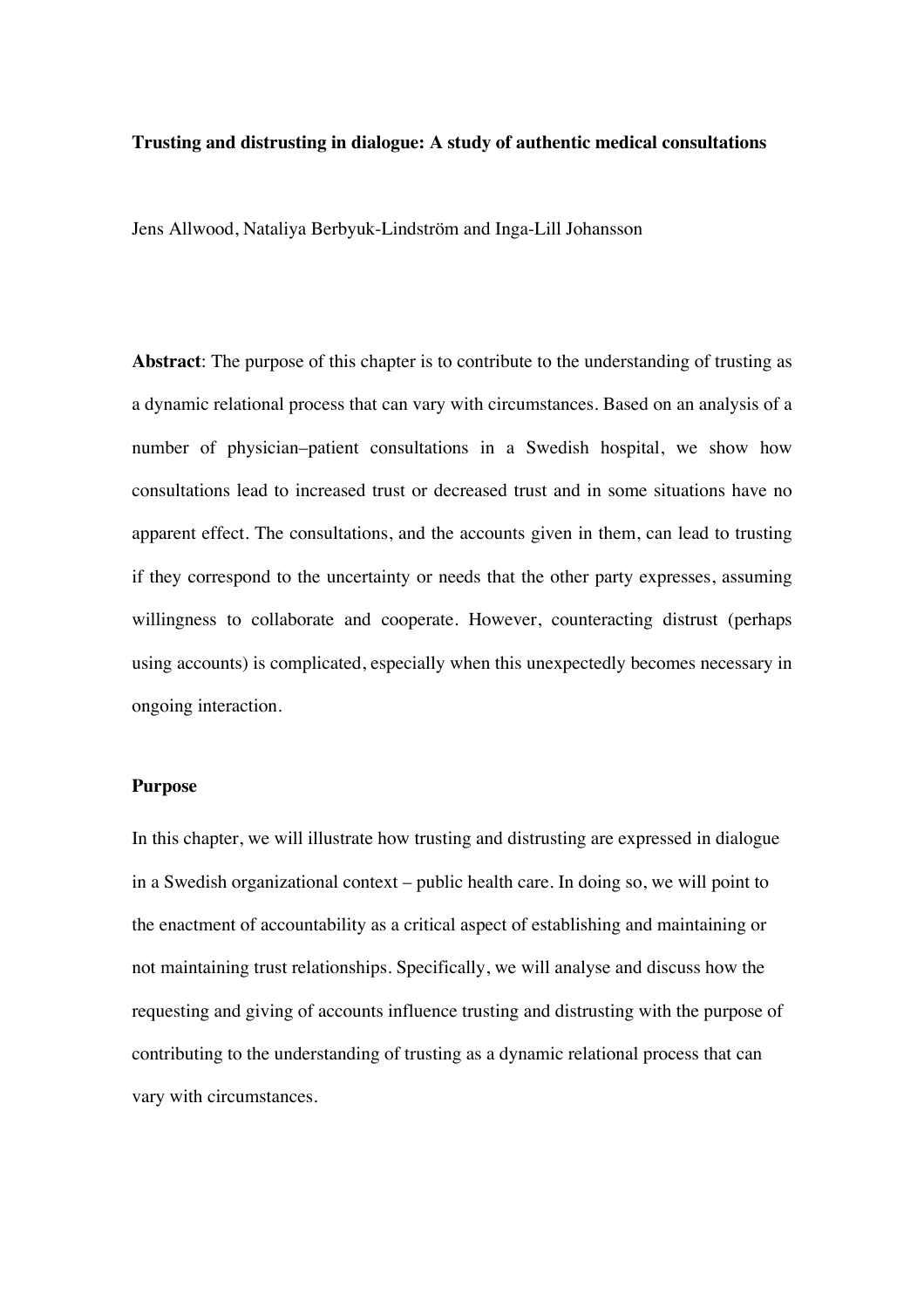Trust can be built or lost through experience. Our trusting or distrusting of another person depends on our evaluation of the actual actions and accounts of actions given by this person and/or other persons. Accounts provide an opportunity to assess the extent to which the actions of a person are understandable and acceptable with regard to different criteria, such as legal, financial, ethical and so on. Accounts can be understandable and believable without, for example, being ethically acceptable. Thus, besides performing acceptable actions, giving acceptable accounts of our actions is a way in which we can make other persons trust us, avoid potential distrust and even counteract manifest distrust. Conversely, non-acceptable actions and non-acceptable accounts can lead to distrust.

Though accounts are instruments for repairing distrust and building trust, there is no guarantee that an accepted account will increase trust, as successfully meeting the requirements of accountability may not be sufficient for this. However, if we do trust another person, it probably holds that he/she has provided acceptable actions and accounts regarding the aspects of behaviour that we trust. An empirical question for us concerns the role of provided accounts in situations in which earlier experiences of interlocutors create uncertainty for account recipients about the expected positive/optimal function of current actions by the account giver. Does the account lead to increased or decreased trust or is it irrelevant?

#### **Background and review**

Many definitions have been given of trust; a fairly representative definition is provided by Khodyakov: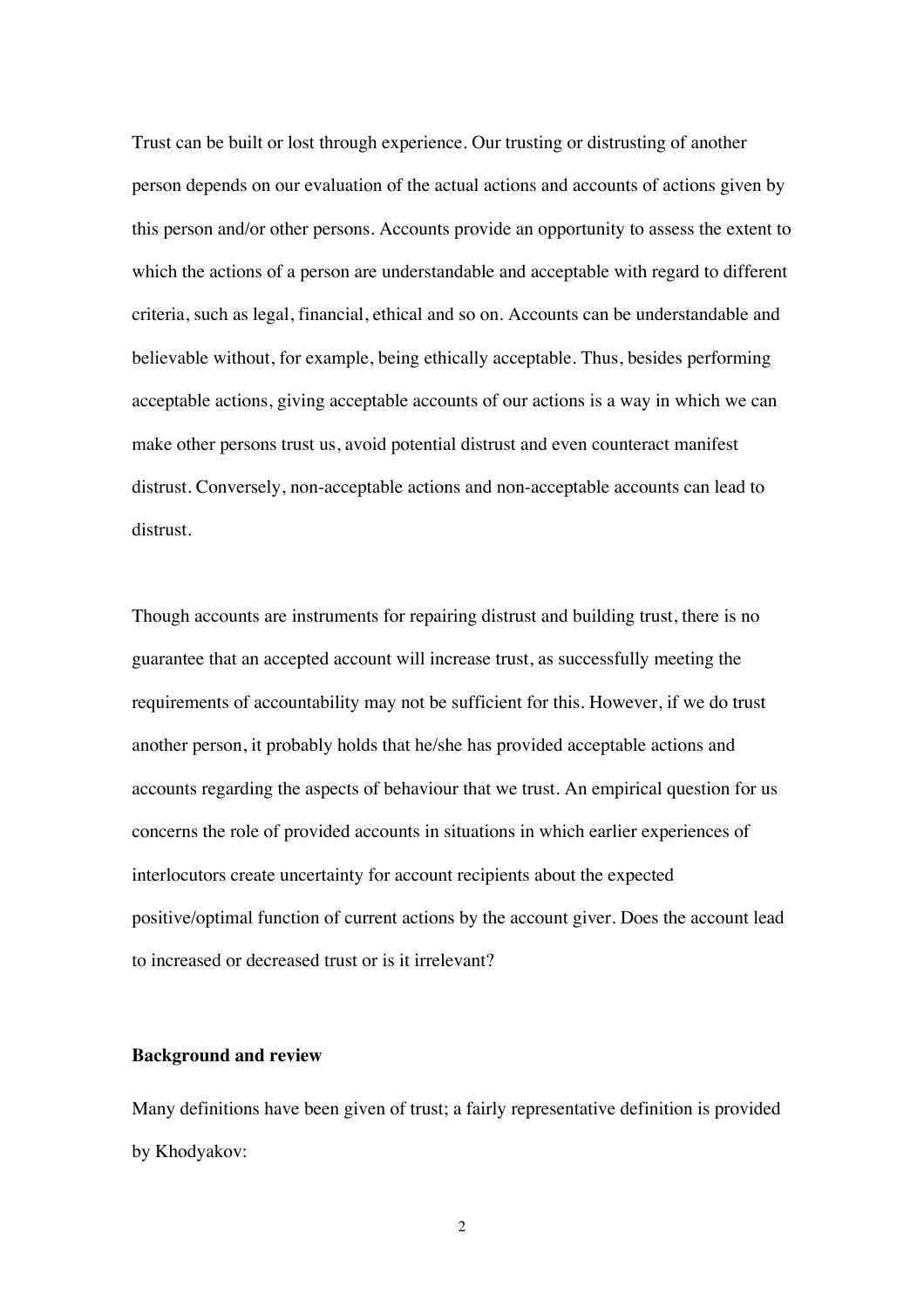Trust is a process of constant imaginative anticipation of the reliability of the other party's actions based on (1) the reputation of the partner and the actor, (2) the evaluation of current circumstances of action, (3) assumptions about the partner's actions, and (4) the belief in the honesty and morality of the other side. (Khodyakov, 2007:p.126)

To be able to grasp the interactional and dialogical dimensions of trusting/distrusting, we turn to Möllering (2001, 2006, 2013). Inspired by Simmel, Möllering suggests that trust processes involve three elements: *interpretation* of experiences, which gives "good reasons" to trust (distrust) and *suspension* of doubt about the expected effects of earlier actions, which enables the movement from interpretation to *expectation*, the final stage of the process. Suspension of doubt and *a leap of faith* are considered to be characteristic aspects of trust.

We combine Möllering's view of trust processes with the following definition of trust (Allwood, 2014:p.193):

Trust = socio-emotional epistemic attitude involving belief/faith/reliance in the expected positive/optimal function/behaviour of whom/what is trusted.

This gives us an understanding of both the process and the function of trust. The process can be studied by considering how the different aspects of trust suggested by Allwood (2014) vary in interpersonal relationships.

(1) Basic trust, that is, reliance on interlocutors having normal perception, understanding and linguistic competence.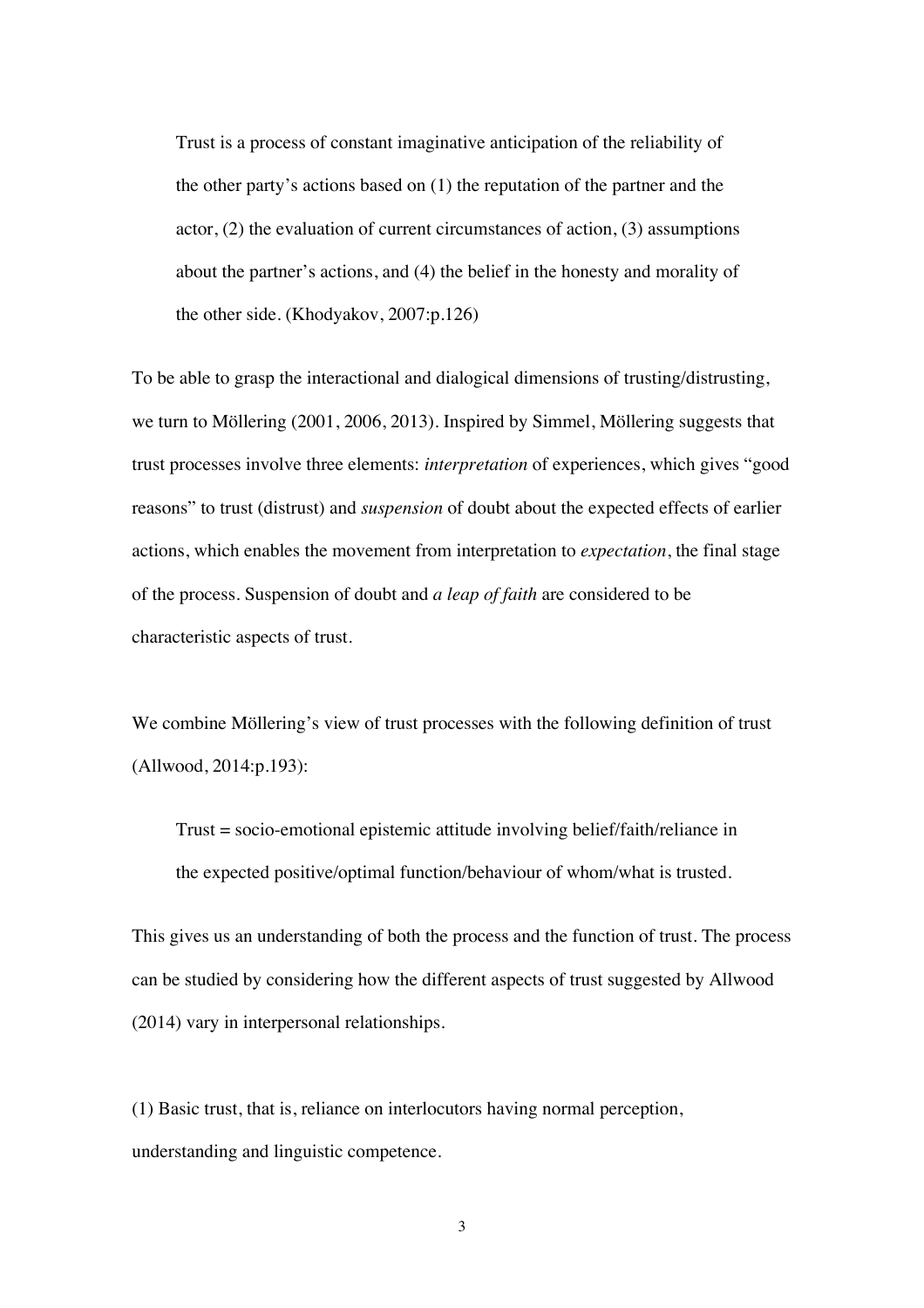(2) Collaborative trust, that is, a belief that interlocutors will adopt and collaborate toward a joint purpose.

(3) Cooperative trust, that is, the belief that interlocutors will take you into ethical consideration. 1

(4) Trust with respect to commitments and obligations.

(5) Trust with respect to competence, that is, the interlocutor's specific competence in a particular area, for example medicine, law or economics.

The functions of trust can be brought out by comparing our definition with the definition of Khodyakov. As can be seen, our definition is similar to Khodyakov's, but it is broader and more precise. We have "belief in the expected positive/optimal function/behaviour of whom/what is trusted", whereas Khodyakov has "imaginative anticipation of the reliability of the other party's actions". Our definition is also more precise regarding the features of interaction influencing trust; we have five such features or aspects, whereas Khodyakov really only has one, namely "the belief in the honesty and morality of the other side".

Our definitions of trust and of the different aspects of trust thus provide a basis for both a static and a dynamic understanding of trust (trusting), involving trust as a process that can both increase and decrease in strength and extent in relation to the five aspects distinguished. In this way, trust (trusting) is seen as a dynamic relation, that is, a process

 <sup>1</sup> This involves behaviour in accordance with the so-called "golden rule", with specific consequences such as do not hurt – give pleasure; do not coerce/force – give freedom; do not lie/mislead – give correct information.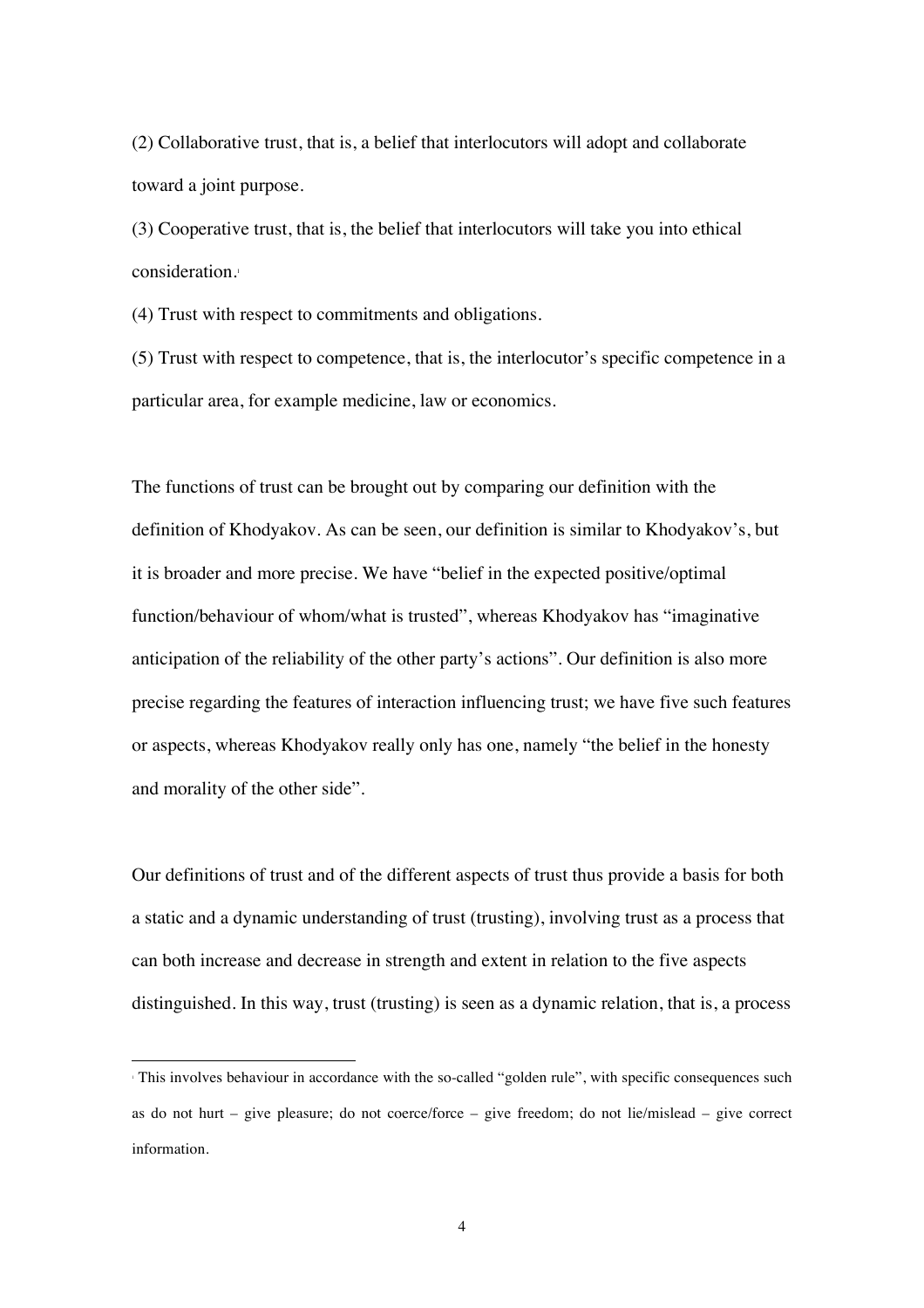that can vary with circumstances. The static side of trust is given by the definition of trust: *socio-emotional epistemic attitude involving belief/faith/reliance in the expected positive/optimal function/behaviour of whom/what is trusted*. This holds true independently of the strength and extent of the trusting relation. If there is no element of "belief/faith/reliance in the expected positive/optimal function/behaviour of whom/what is trusted", there is no trust.

According to Scott and Lyman (1968:p.46), an account is "a statement made by a social actor to explain unanticipated or untoward behavior – whether that behavior is his own or that of others, and whether the proximate cause for the statement arises from the actor himself or from someone else". However, accountability and accounts may be viewed as phenomena with a much wider scope. According to Garfinkel (1967/1984:p.2), accounts of everyday activities are used as "prescriptions with which to locate, to identify, to analyze, to classify, to make recognizable, or to find one's way around in comparable occasions". This implies that accounts are expected from all of us continuously, in all parts of our lives, private as well as professional. Thus, being a patient may involve requests for accounts ("Have you taken your medication according to the instructions?") and requests from patients for accounts from care professionals ("Why do I have to take this medication?"). Being a professional involves being exposed to requests for accounts from beneficiaries (like patients) and from managers, authorities and so on.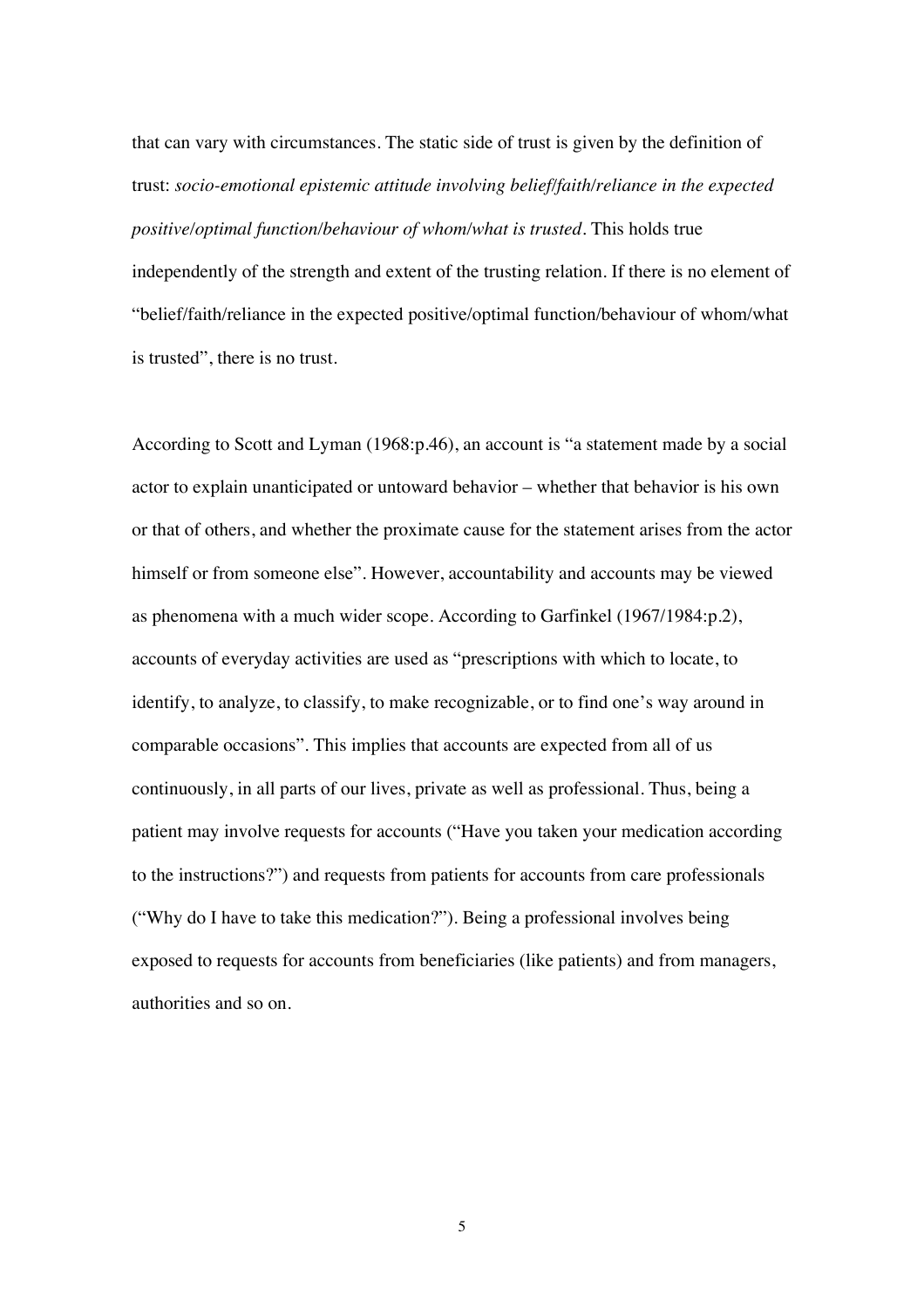To support our analysis of the relation between accountability and trust, we will assume the following definitions of *accounting for (giving an account for)* and *accountability* (Allwood et al, 2015):

Account for = report, describe in a comprehensible and acceptable way. Accountability = reification of the ability and obligation to give an account, often combined with expectations/assumptions concerning account giving, encompassing reporting and explaining actions.

The concept of "accountability" as distinct from "account" thus includes expectations/assumptions concerning account giving that nearly always involve expectations about socially acceptable behaviour and responsibility. Satisfying such expectations is often crucial for whether a person is trusted or not.

Health care consultation is a type of a social activity that often involves an asymmetrical power relationship. A patient often does not possess enough knowledge about medicine and has few options but to trust the physician's medical knowledge and professional skills to solve health problems (trust with respect to competence mentioned above). "Patients tend to think of their doctors as nearly godlike in their capabilities and loyalty to patients" (Hill & O'Hara, 2005:p.1723), and we could view their beliefs as "overtrusting" in the sense that doctors are human too. The trust of patients in their physicians probably normally implies all the aspects of trust distinguished above, that is, basic, collaborative, cooperative trust combined with reliance on the physician's commitments and competence. This means that the patient believes that the physician will understand, take care of and help him/her and treat him/her with fairness, justice,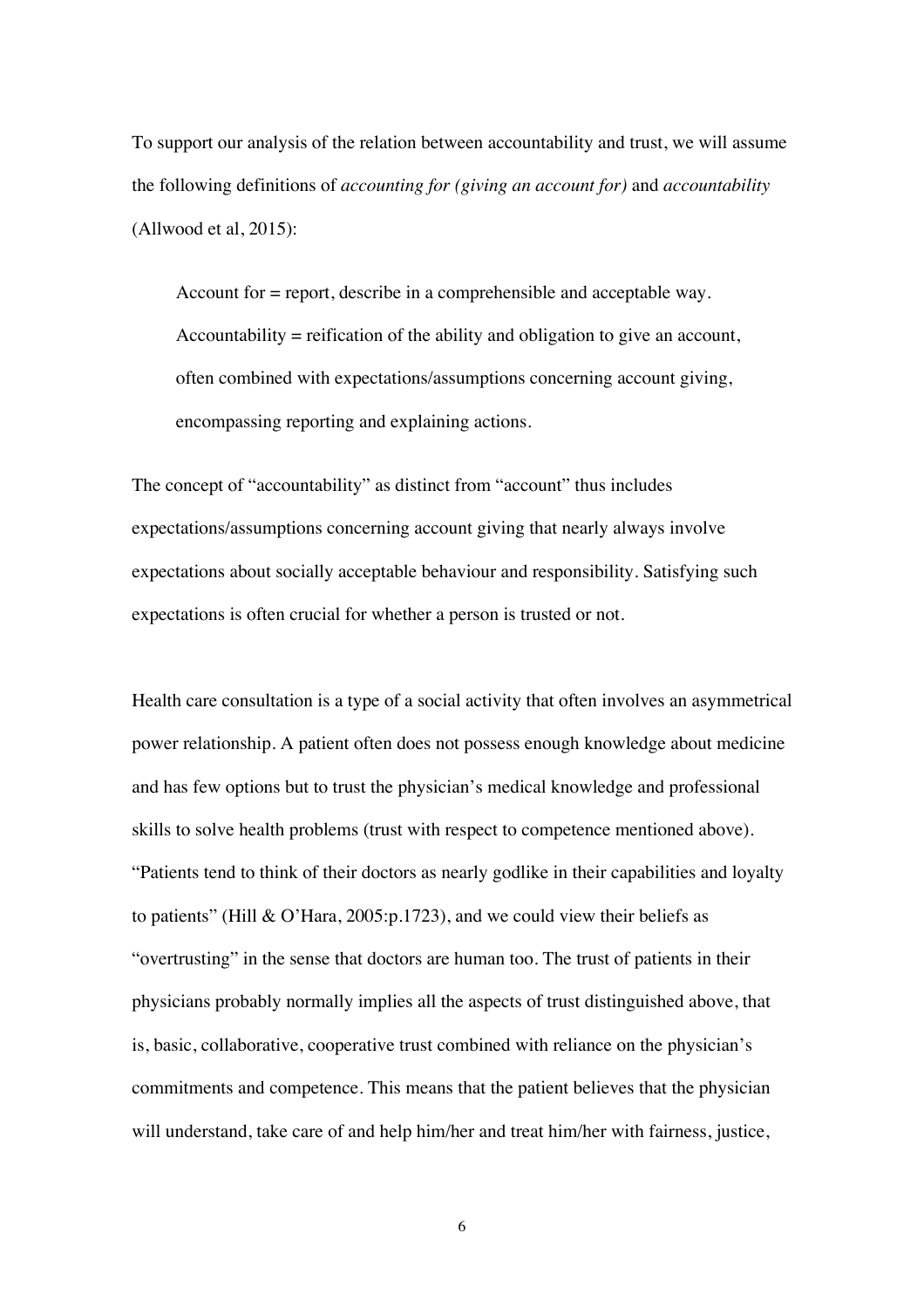consistency, reliability and competence. If the physician does not live up to these requirements, for example regarding competence or reliability, distrust may start to develop and be expressed by a patient holding the physician accountable for treatments. As physicians have come to expect trust from patients as a default condition, any demands for accounts from patients may be perceived as questioning their competence. Health care researchers have for some time called for more research on the new relationships between patients and physicians (and other care professionals) to increase the knowledge about the role of trust (see e.g. Rowe & Calnan, 2006; Skirbekk et al, 2011).

#### **Method**

In this section, we present our empirical studies and methods for analysis.

Our data consist of video-recorded and transcribed interactions – physician–patient consultations in a Swedish hospital (surgery). The illustrations in this chapter consist of 22 minutes of recording time. The recordings were made after obtaining written consent from everyone involved. The consent form presented the purpose of the study, the data collection, confidentiality issues and the possibility to withdraw from participation at any time as well as information about the benefits and risks involved. No researcher was present during the recordings.

In operationalizing trusting behaviour, we were inspired by Möllering, who suggests that *suspension of doubt* can be identified empirically by the use of words like "everything will be fine", "no need to worry" or "just go ahead" (Möllering,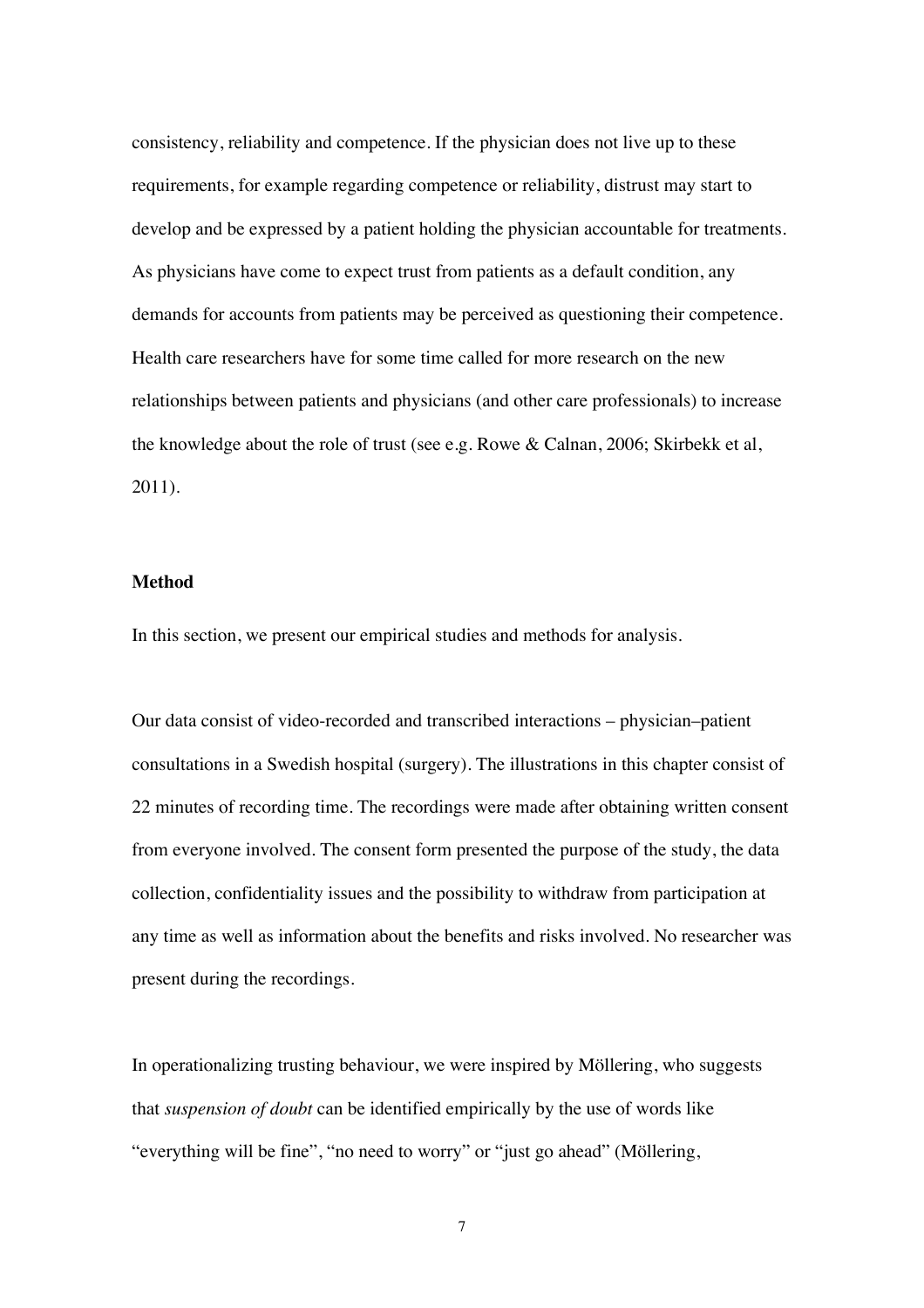2001:p.414) or by words indicating ambivalence, due to an understanding of one's own vulnerability, like "despite", "although", "as if" and "nevertheless" (Möllering, 2006:p.6). The opposite, *no suspension*, is assumed to be expressed explicitly by questions, demands for information and so on. In both cases, what is implicitly communicated needs to be taken into consideration since the role of the implicit (cf. Skirbekk, 2009; Skirbekk et al, 2011) is assumed to be more important in displaying trust and distrust than in displaying other socio-emotional epistemic attitudes, for example happiness or irritation (see also Grossen & Salazar Orvig, 2014).

Jokinen and Allwood (2010) suggest that cues to uncertainty (and similar phenomena such as hesitation, doubt, lack of knowledge and ignorance) may be found for example in body gestures like shoulder shrugging, which can, however, have different interpretations in different cultural contexts. Any empirical analysis of how trusting is displayed in dialogue thus requires multimodal dimensions of communication to be taken into consideration (such as prosody/phonology, vocabulary, grammar, facial gestures, manual gestures, body movements and posture). Interestingly, facial cues have been found to be superior to acoustic cues in trustworthiness information (cf. Tsankova et al, 2013). The validity of the analysis of trusting behaviour may be enhanced by selfconfrontation playback interviews during which explanations of behaviour involving the interpretation of the experiences as well as the expectations created are given by the recorded parties. Due to limitations of time and resources, we were only able to annotate a subset of these features. This means, for example, that we were not able to annotate prosody and communicative gestures. The conventions used for the transcription of the recordings are shown in Table 1.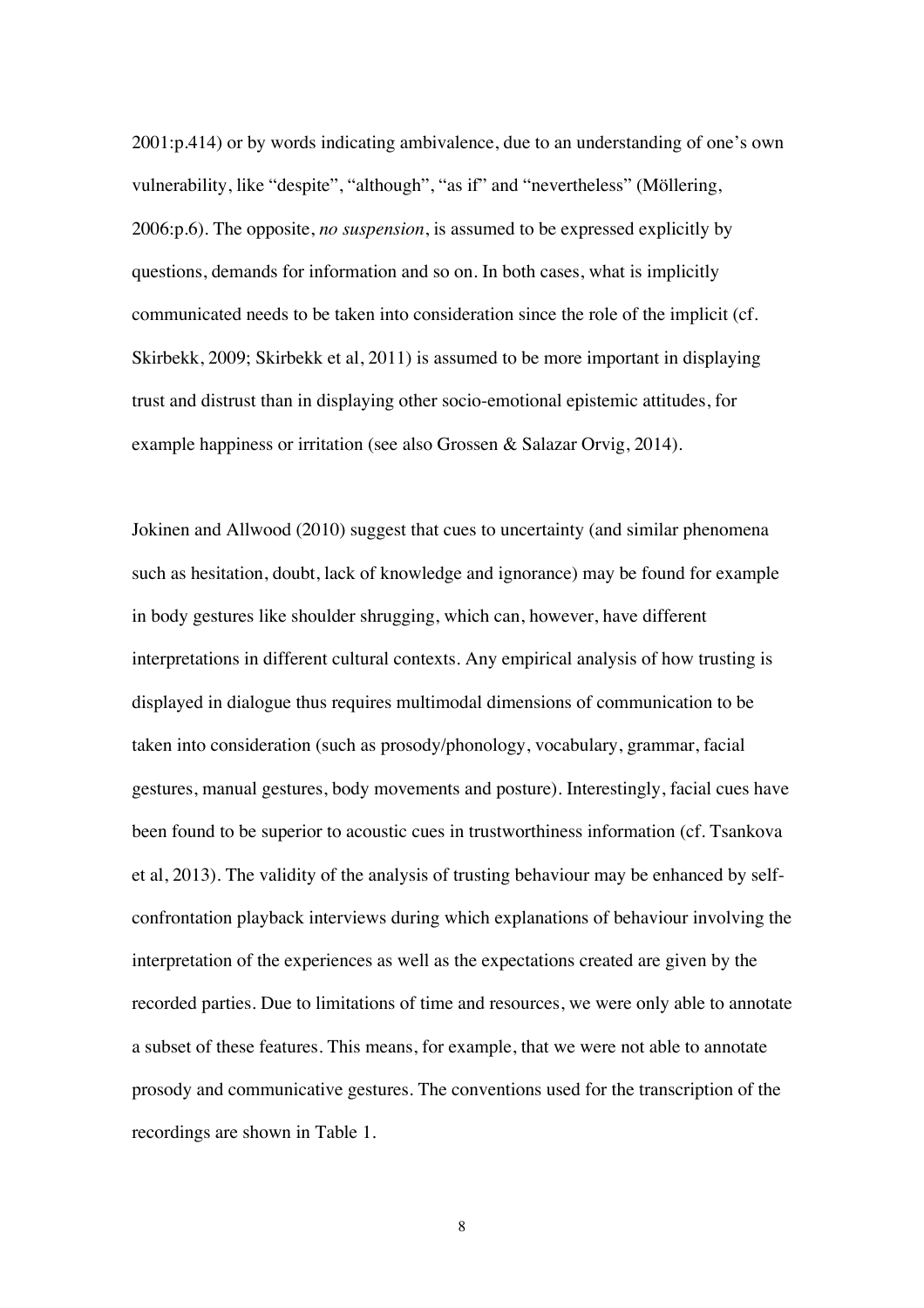In line with Garfinkel (1967/1984), we investigated the role of accountability and accounts in trusting (distrusting) by identifying sequences in the dialogues that implicitly or explicitly could challenge what is taken for granted by the interacting parties. A challenge is something that may have serious consequences for immediate and future cooperation (cf. Flanagan, 1954 on the critical incident technique). For our purposes, we identified communicative features whereby demanding or giving accounts can be related to such challenges.

In the following section, we will present two illustrations from health care, each one with the analysis interwoven, and a summary of the findings. In the excerpts, we will comment on mood when it is possible to identify it in the recordings.

| Symbol                                  | <b>Explanation</b>                             |
|-----------------------------------------|------------------------------------------------|
| P, D, F, D                              | Participants (e.g. patient, physician)         |
| Γl                                      | Overlap brackets; numbers used to indicate the |
|                                         | overlapped parts                               |
| ( )                                     | Transcriber's uncertain interpretation of what |
|                                         | is being said (e.g. pritsche)                  |
| 1, 11, 111                              | short, intermediate and<br>A<br>long<br>pause, |
|                                         | respectively                                   |
| ÷                                       | An incomplete word, a pause within a word      |
| <b>CAPITALS</b>                         | Contrastive stress                             |
| $\ddot{\phantom{a}}$                    | Lengthening                                    |
| $\langle \rangle$ , @ $\langle \rangle$ | about<br>non-verbal<br>behaviour,<br>Comments  |
|                                         | comments on standard orthography, other        |
|                                         | actions, clarifications, intonation            |

Table 1. Transcription conventions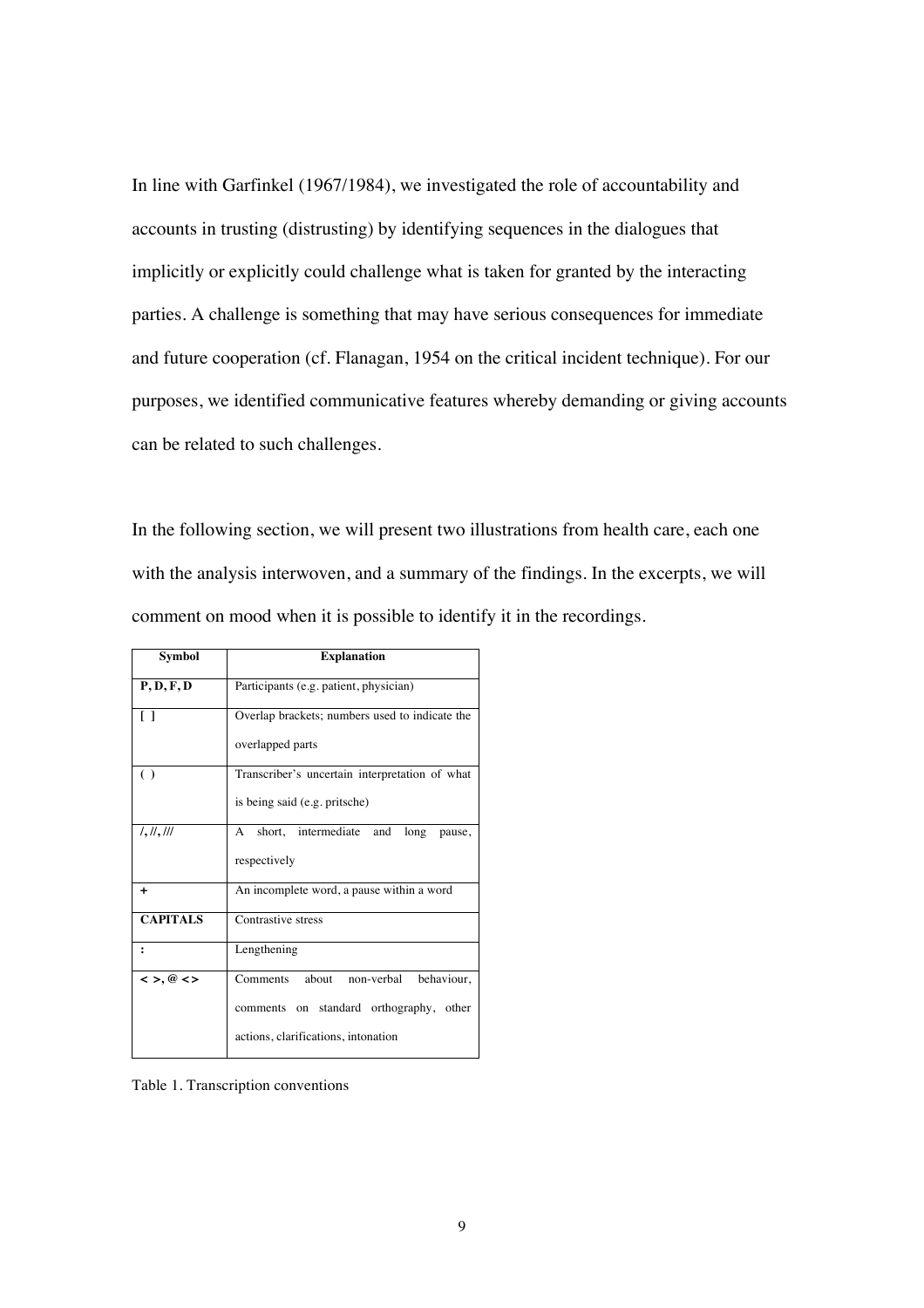## **Trusting and distrusting in medical consultations**

In this section, we will see how trusting and distrusting are shown between people who do not know each other very well – two different patients meeting their physicians for a check-up. The material is taken from a previous investigation of the influence of cultural differences on communication in health care (cf. Berbyuk-Lindström, 2008). The choice of example depends on what was available in the material and is incidental concerning the ethnicity of the physician.

#### *Illustration I. Patient trusting physician?*

A Swedish female cancer patient is meeting a female Iranian physician for a check-up. The physician asks her about the side effects of the treatment. The patient replies that she is experiencing no side effects and mentions that she is worried about this:

## **Excerpt 1**

 $D =$  doctor (physician)

 $P =$  patient

| Original (Swedish)                                          | English Translation                       |
|-------------------------------------------------------------|-------------------------------------------|
| D1: nähä inga biverkningar [1 elle                          | D1: No really no side effects [1 or       |
| nånting annat 11 / inga [2 andra besvär                     | anything else $11 / no$ [2 other problems |
| 12                                                          | 12                                        |
| Pl: $\lceil 1 \rceil$ nä / inte va ja vet $\lceil 1 \rceil$ | P1: $[1 no / not that I know of]1$        |
| $D2: [2 \nrightarrow 12]$                                   | $D2: [2 \t{no} 12]$                       |
| D3: magen sköte sej [3 väl å ]3                             | D3: Stomach is [3 fine and]3              |
| P2: [3 ja ]3                                                | $P2: [3 \text{ yes } ]3$                  |
| D4: inga illamående [4 å ]4                                 | D4: No nausea $[4$ or $]4$                |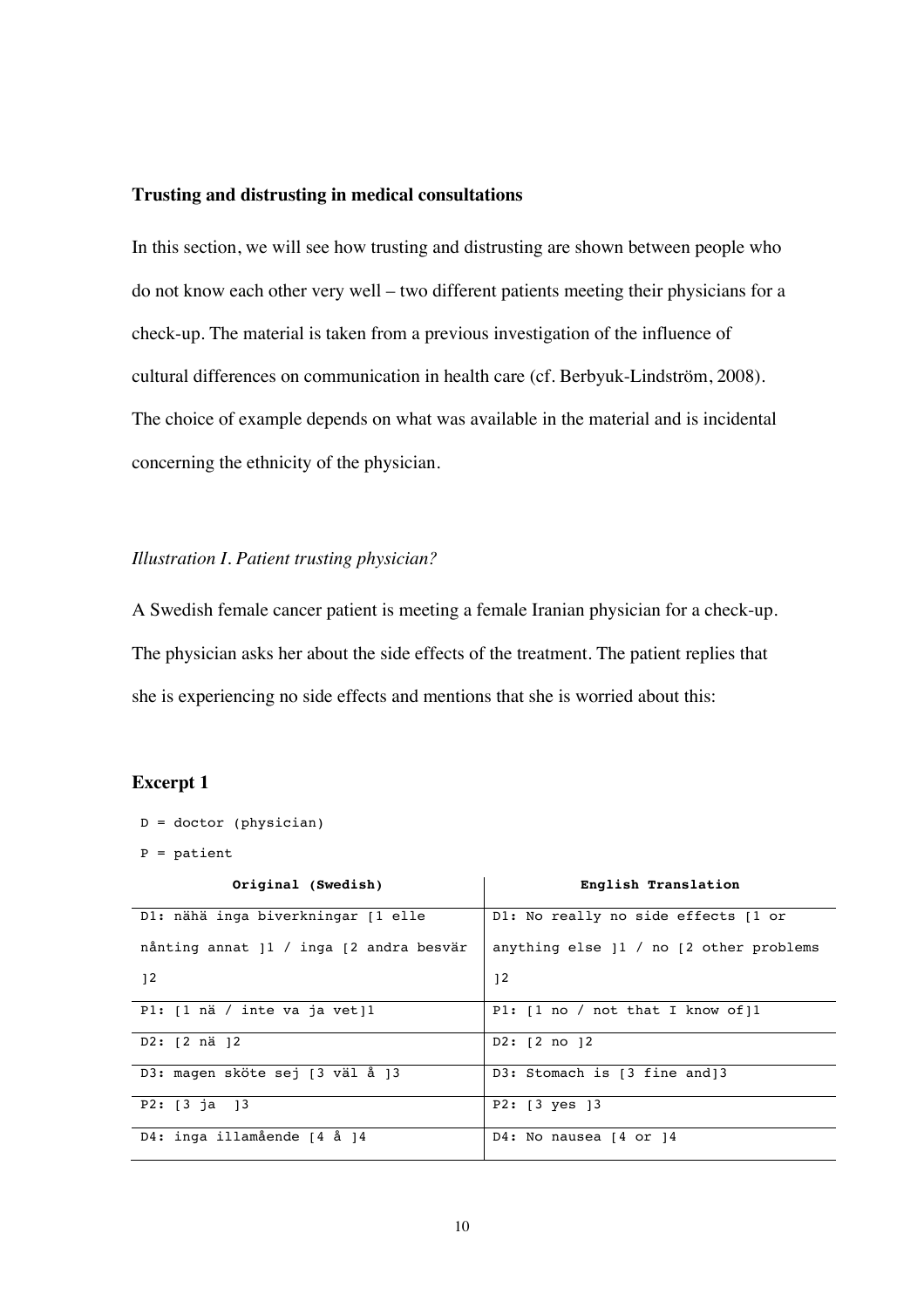| P4: [4 nä ]4 nä nåt // annat < ska de   P4: [4 No ]4 no // something else <                                                                                                  |                                          |  |
|------------------------------------------------------------------------------------------------------------------------------------------------------------------------------|------------------------------------------|--|
| $vara$ $så$ >                                                                                                                                                                | should it be like that >                 |  |
| @ < mood: worried, intonation: rising >                                                                                                                                      |                                          |  |
| D5: < ja: de e ju / > klart att de e så                                                                                                                                      | $D5:$ < Yeah it is of course >/ it is so |  |
| @ <b>mod</b> : <b>hesitant</b> >                                                                                                                                             |                                          |  |
| P5: jo för att eh $\overline{\smash{7}}$ e $\smash{7}$ ja $\smash{7}$ ja $\smash{7}$ ja $\smash{1}$ p5: Well because eh $\smash{7}$ eh $\smash{7}$ T $\smash{7}$ $\smash{7}$ |                                          |  |
| ha den uppfattningen liksom att / ju   have this belief like that the worse                                                                                                  |                                          |  |
| sämre man mår efteråt < > ju bättre                                                                                                                                          | you feel afterwards < > the better       |  |
| verkan ha de                                                                                                                                                                 | effect it has                            |  |
| $@ < after$ the treatment >                                                                                                                                                  |                                          |  |
| D6: ja de e den gamla uppfattningen //                                                                                                                                       | D6: Well that is the old view // many    |  |
| många patienter tror dä å tidiare många                                                                                                                                      | patients believe in it and earlier many  |  |
| läkare också trodde att de de skulle                                                                                                                                         | physicians also believed that it should  |  |
| vara så / men de e inte /                                                                                                                                                    | be like that / but it is not             |  |
| P6: $<$ de har [5 ingen betydelse ]5 >                                                                                                                                       | $P6:$ < It does not [5 matter ]5 >       |  |
| $@ <$ intonation: rising >                                                                                                                                                   |                                          |  |
| D7: [5 nä ]5 de e bara biverkningar som                                                                                                                                      | D7: [5 No ]5 / it is only side effects   |  |
| får<br>av re så att slippe<br>man<br>man                                                                                                                                     | you get from it so if you can escape     |  |
| biverkningar så e de dess bättre                                                                                                                                             | side effects it is better                |  |
| P7: ja ha faktist inte känt nånting                                                                                                                                          | P7: Actually I have not felt anything    |  |
| däremot så fick ja en väldi hosta                                                                                                                                            | but I have got a formidable cough        |  |

The physician asks the patient about any side effects of her cancer treatment (D1–D3) and the patient reports experiencing none (P1–P4). The patient indirectly expresses worries: "should it be like that?" (P4). The hesitant tone of the physician (D5) indicates her difficulties in responding. It may be related to her Swedish language competence, that is, difficulties in understanding the patient or expressing herself. Noticing the physician's hesitation, the patient explains that she believes that "the worse you feel afterwards the better effect it has" (P5). The patient voices a view concerning the effects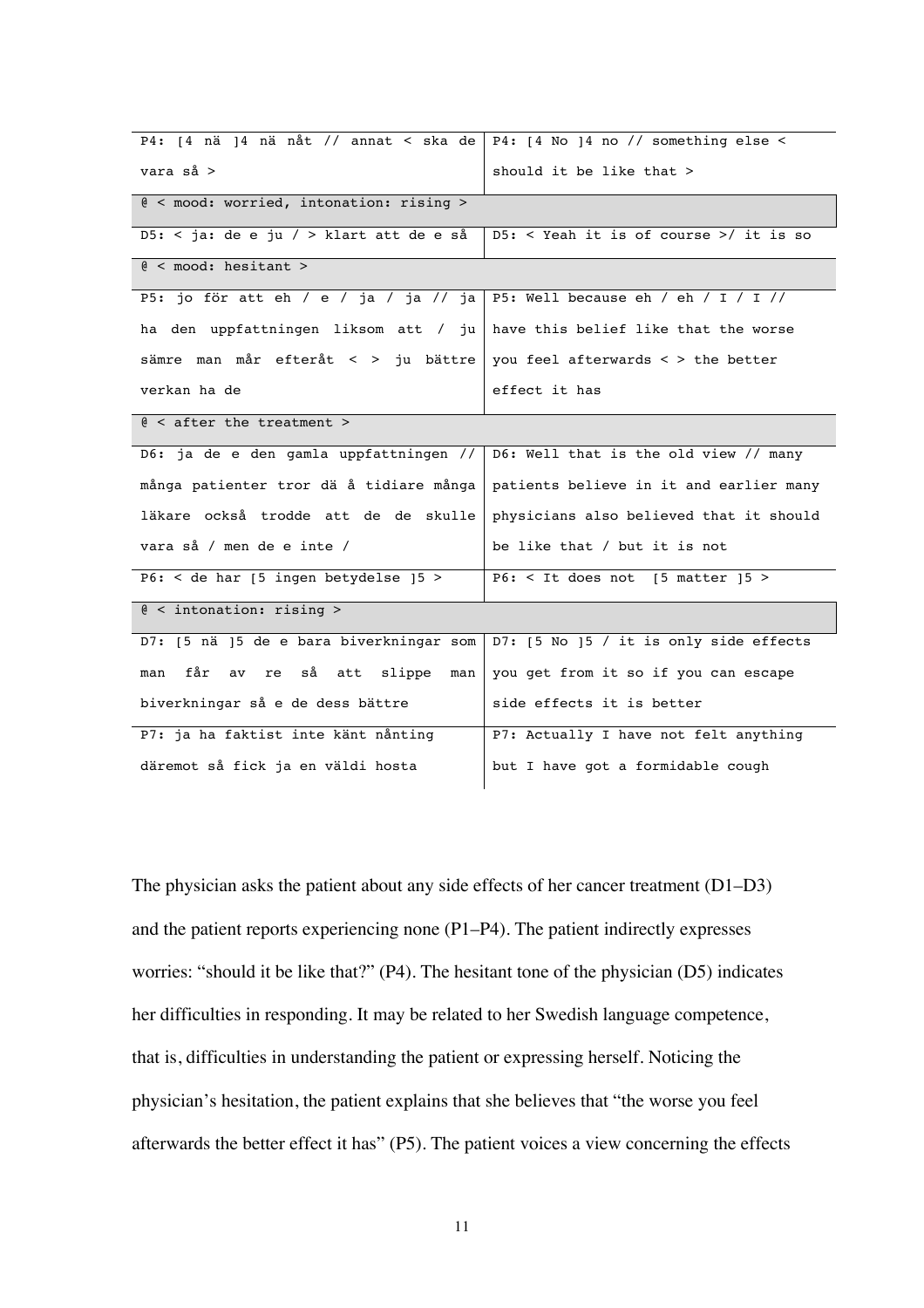of treatment that she implicitly wants to be evaluated by the physician. The physician provides this evaluation: "that is the old view" (D6) and "if you can escape side effects it is better" (D7). However, the patient continues to express worries by eliciting confirmation of her conclusion – "it does not matter"  $(P6)$  – and bringing up new symptoms – "I have got a formidable cough" (P7). Later in the interaction, the physician claims that the coughing is not a side effect. At the end of the consultation, the patient returns to the discussion of her concerns:

| Original (Swedish)                      | English Translation                     |
|-----------------------------------------|-----------------------------------------|
| Pl: mm de e ju den hä ständia oron      | P1: Mm it is this constant worry        |
| liksom att // om de försvinner eller om | somehow // if it disappears or if it    |
| de kan hållas i schack förstå du va ja  | can be kept under control do you        |
| menar                                   | understand what I mean                  |
| Dl: mm // vi / vi ska försöka göra de   | D1: Mm // we / we will try to do the    |
| bästa vi kan // förstås // e så att e / | best we can //of course // eh so that / |
| de va de här förhöjda // tumörmarkören  | it was those increased tumour markers   |
| som vi hade // [1 så att ]1 de ///      | // which we had // [1 so that they]1    |
|                                         | 111                                     |
| P2: [1 mm 11                            | P2: [1 mm 11                            |
| P3: tycker att de e så konstit att ja   | P3: Think it is strange that I can feel |
| kan må så bra å ändå vara sjuk / <      | so good and still be ill $/$ < do you   |
| förstå du va ja menar >                 | understand what I mean >                |
| $@ <$ intonation: rising >              |                                         |
| D2: m / m / m // ä / ja: men e/ de e /  | D2: m / m / m // er / yeah: but er / it |
| de e ju / de här själva de här tumören  | is / it is well / this this tumour      |
| de / de kan va en / (allså) bara en sån | itself / it can be / (only) such a      |
| liten börda va så att de/ man man kan   | small burden so that / one can never    |
| aldri säga att att / att att vi / aldri | say / that that we / can never cure     |
| kan bota dej men de / ja ja sa att att  | you/ I I said that that the chance to   |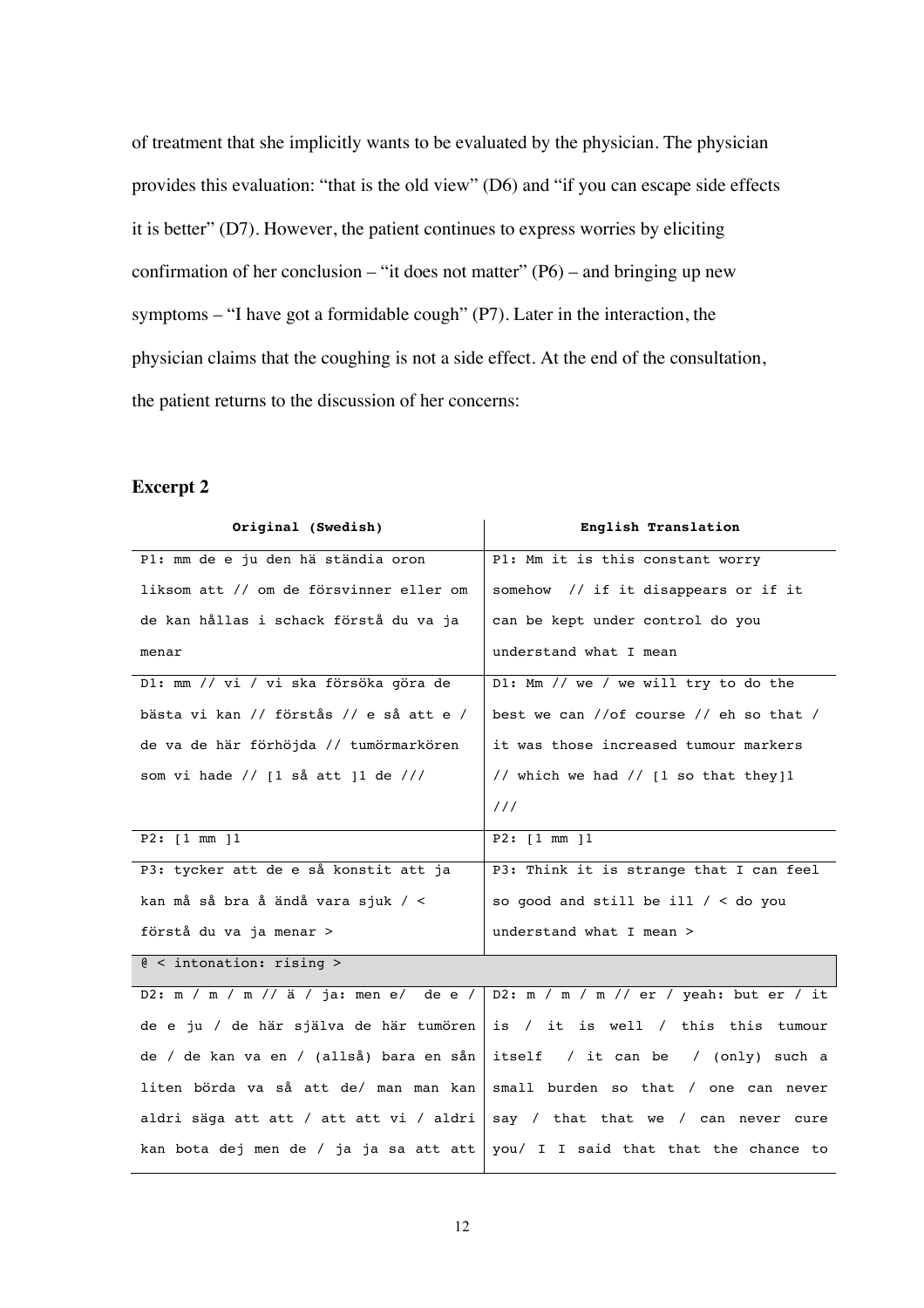|                                                                                | att chansen för å kunna bota minskar ju be able to cure decreases the more     |
|--------------------------------------------------------------------------------|--------------------------------------------------------------------------------|
|                                                                                | ju fler behanlingar vi ha gett å så va treatments we have given / [2 but ]2 er |
| / [2 men ]2 e de e inte noll < fårstås   it is not zero < of course > so so    |                                                                                |
| > så så att de/ vi försöke så gott vi   because / we try the best we [3 can ]3 |                                                                                |
| [3 kan så ]3 få vi se                                                          | so we will see                                                                 |
| $\theta$ < förstås >                                                           |                                                                                |
| $P4: [3 \t m]3$                                                                | P4: 3 m 13                                                                     |

The patient is explicit about her worries concerning the treatment. She wants to know whether the tumour "disappears or if it can be kept under control" (P1) and attempts to make this clear to the physician by twice seeking confirmation from the physician that her worries have been understood: "do you understand what I mean?" (P1, P2). One reason could be that she is not satisfied with the physician's evaluation in Excerpt 1 (D6, D7). Another reason could be difficulties in accepting the message from the physician or a suspicion about the physician having problems understanding her. The physician provides responses such as "we will try to do the best we can of course" (D1) and "I said that that the chance to be able to cure decreases the more treatments we have given it is not zero of course" (D2) ,which indicates the seriousness of the situation. Later in the interaction, the physician and the patient are planning the treatment:

| Original (Swedish)                                                                     | English Translation |
|----------------------------------------------------------------------------------------|---------------------|
| D1: då så då då ska vi ge behandlingen   D1: Well then we will give the                |                     |
| i samma e dos som förra gången // $\lceil 1 \rceil$ treatment in the same dose as last |                     |
| så  1 ska du inte vara orolig att att   time // [1 then  1 you should not be           |                     |
| du inte ha du inte biverkningar så att worried about having no side effects            |                     |
| de inte ska hjälpa / de gör de / lika   that it won't help / it will / just as         |                     |
| / mycke                                                                                | much                |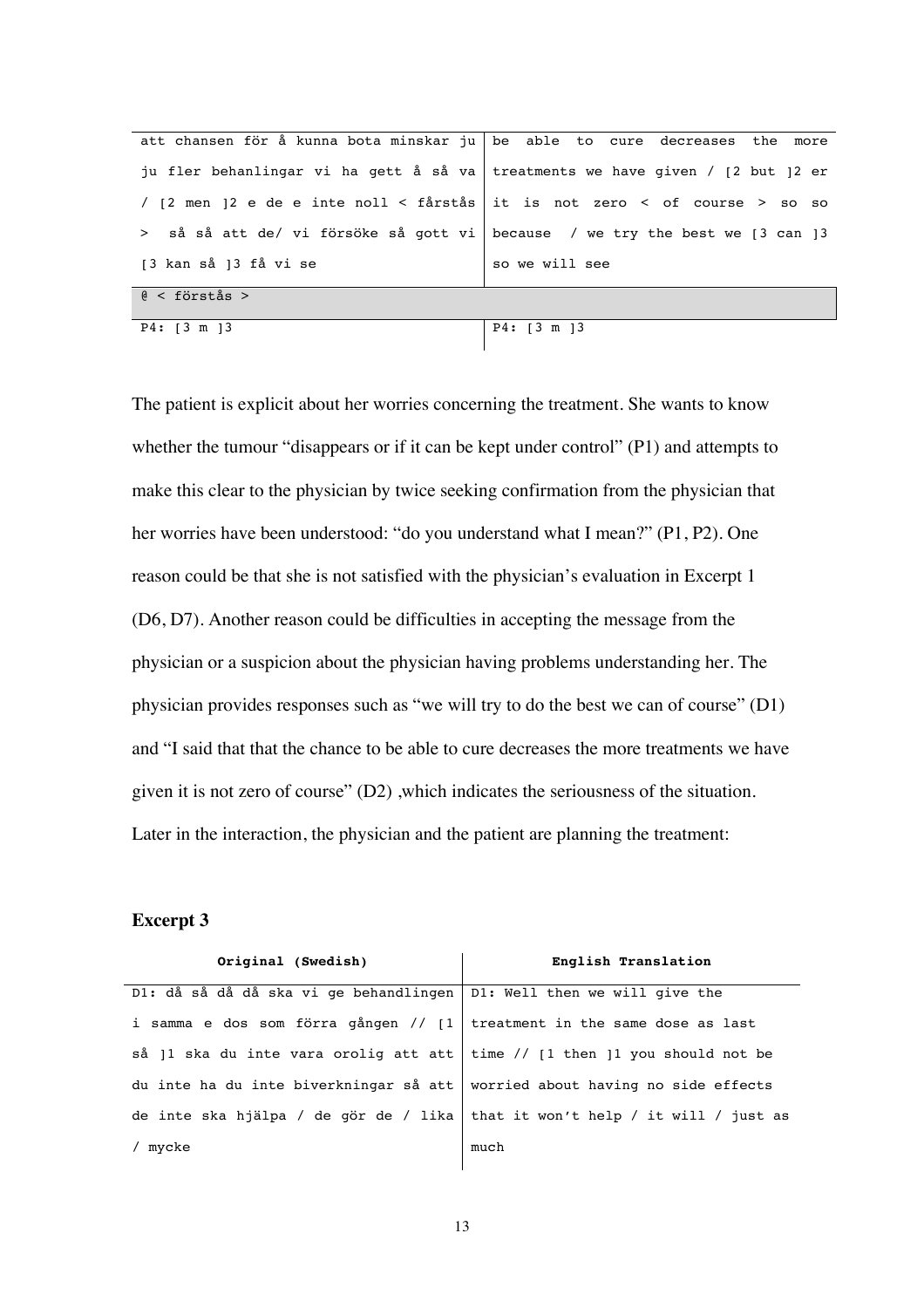| P1: [1 jaha ]1 | PI: [1 I see ]1 |
|----------------|-----------------|
| P2: de qö de   | P2: It will     |
| D2: ja         | D2: Yes         |

The physician explains that "we will give the treatment in the same dose as last time" and again assures the patient that "you shouldn't be worried about having no side effects that it won't help it will do just as much" (D1). The patient does not seem convinced when she responds "It will" (P2).

When the patient reveals that she suspects that the physician does not understand her, this illustrates a potential lack of basic trust in the physician's Swedish language competence, which may influence the physician's understanding of what the patient says. At the same time, it illustrates a potential lack of trust concerning the physician's collaboration in establishing joint understanding. It is difficult to say whether the patient has a lack of trust in the physician's cooperation or in the commitments and obligations of the physician. The patient does not explicitly question the efforts of the physician and the other care professionals, but continues to be worried, which may indicate a certain lack of trust in the physician's professional competence. There is research showing that some Swedish patients are suspicious and lack trust in the professional competence of physicians educated outside the EU/EEA (cf. Berbyuk Lindström, 2008). In any case, the patient's worries do not seem to have been suspended, perhaps related to an insight that she may die. There are no clear indications of trust or distrust in the patient from the side of the physician.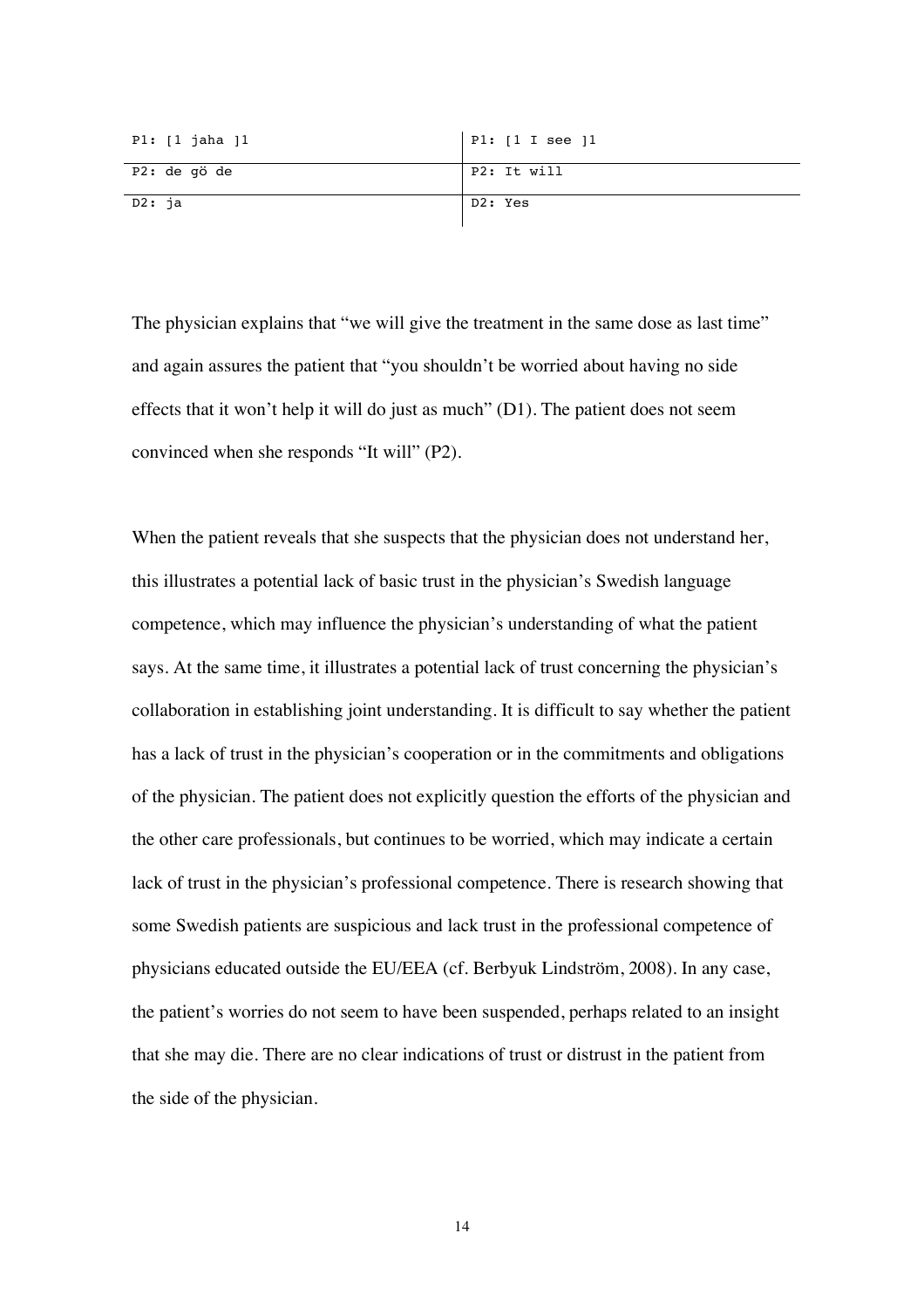We conclude that it is difficult to decide whether this situation can be seen as an illustration of the processes of trusting or distrusting. The patient seems to accept the physician's accounts and agrees to continue the treatment at the end of the interaction. This could indicate trusting but can also be seen as a more or less polite acceptance without any relevance to trusting or, if reluctant, indicating distrusting. The excerpts illustrate that accounts are crucial communicative instruments in influencing the trust process. The accounts need to be comprehensible, clear, confirmative and at the same time considerate, respectful and truthful. Balancing these requirements demands a lot from the physician, even more so when cultural differences are involved.

#### *Illustration II. Patient distrusting the physician and vice versa*

A middle-aged Swedish male patient comes to see a middle-aged male Iranian surgeon who has treated him before. The patient has a bullet in his shoulder and is in constant pain. He believes that the bullet has split into small fragments, causing the symptoms.

| Original (Swedish)                      | English Translation                    |  |
|-----------------------------------------|----------------------------------------|--|
| D1: per-oskar / vi känner varandra och  | D1: Per-Oskar / we know each other and |  |
| e vi har ju behandlat dej på            | eh we've treated you and eh I know     |  |
| avdelningen och e ja vet allting om dej | everything about you then              |  |
| då                                      |                                        |  |
| $P1:$ < jaha >                          | $P1:$ < Is that so >                   |  |
| $\ell$ < mood: sceptical >              |                                        |  |
| D2: så ja vill gärna veta hur du mår    | D2: I would like to know how you feel  |  |
| ida                                     | today                                  |  |
| P2: ja mår inte bra                     | P2: I do not feel well                 |  |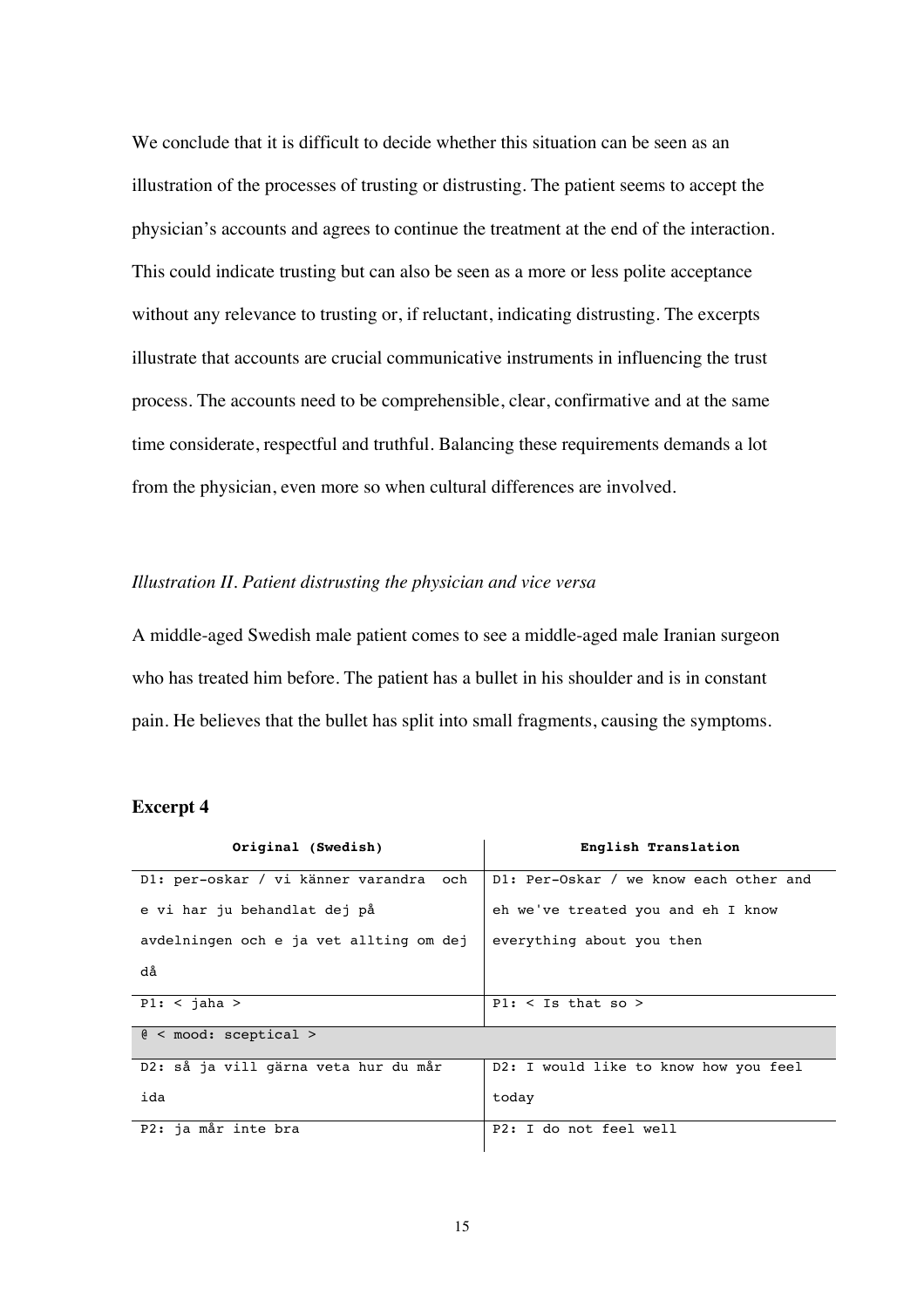The physician starts by stating, "I know everything about you" (D1), to which the patient replies sceptically, "is that so" (P1), indicating that he doubts that the physician knows everything and that there may be a problem concerning trust from the very beginning. The consultation continues, and after asking a number of questions and conducting a physical examination, the physician concludes that an X-ray and a consultation with an orthopaedist are needed to evaluate the problem better. However, the patient insists on removing the bullet immediately, claiming that he has had four Xrays already and that he sees any delay in removing the bullet as unnecessary and unacceptable. In Excerpt 5, the patient argues that the Swedish Poisons Information Center informed him that it is dangerous to have a bullet in the body due to an increased risk of lead poisoning:

#### **Excerpt 5**

| Original (Swedish)                                             | English Translation                    |
|----------------------------------------------------------------|----------------------------------------|
| Pl: så kan de gå väldit fort sa dom på                         | P1: It can develop very fast they told |
| giftcentralen till mej                                         | me at the Poisons Information Center   |
| $D1: m \nvert 1$ nej nej nej $\vert 1 \rangle$ de e ju dom har | DI: No [1 no no no] 1 it is they you   |
| fel [2 de e ]2 inte hundra procent på                          | know are wrong [2 it is ]2 not a       |
| de sättet va                                                   | hundred percent in that way right      |
| $P2: [1 (\ldots)]1$                                            | $P2: [1 (\ldots)]1$                    |
| $P3: [2 \text{ jaha }]2$                                       | P3: $[2 \text{ is that so } ]2$        |

The patient implicitly criticizes the surgeon, by referring to another authority, when he says, "It can develop very fast they told me at the Poisons Information Center" (P1). The physician takes up the challenge from the patient by claiming, "it is they you know are wrong" (D1). Again, the patient responds with "is that so" (P3), which is a sign of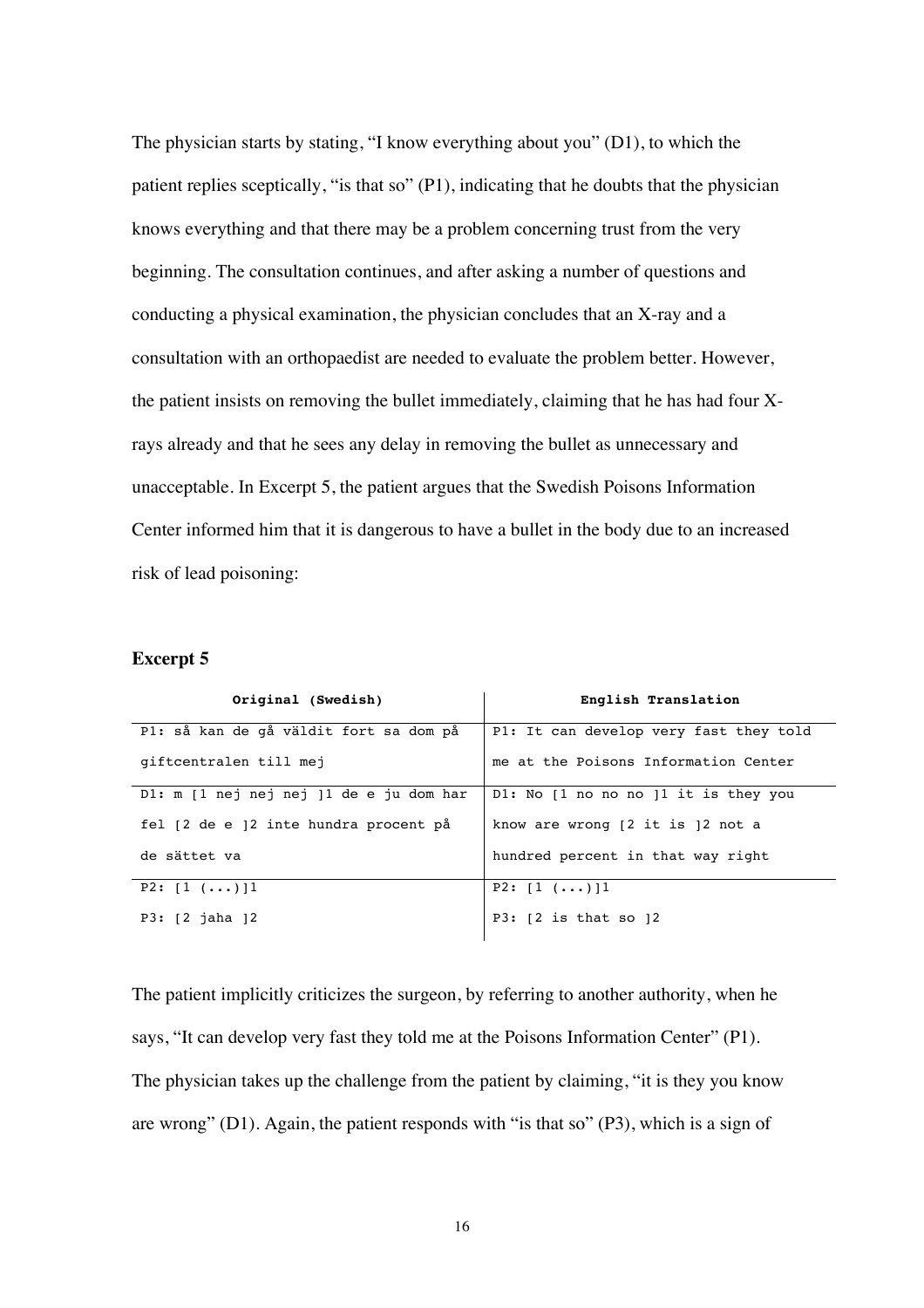disbelief in the physician. The mere fact that the patient turned to the Swedish Poisons Information Center to ask for information indicates a potential lack of trust in the physician, since the physician has not provided him with the information about the risk. The physician then continues by explaining the actions to be taken:

## **Excerpt 6**

| Original (Swedish)                      | English Translation                                           |
|-----------------------------------------|---------------------------------------------------------------|
| D1: då gör vi så per-oskar ja kommer    | D1: Then we will do it like this Per-                         |
| skriva remissen prata me dom å sen så   | Oskar I will write a referral talk to                         |
| vi kollar de här om vi                  | them and we check this if we                                  |
| Pl: ja å ganska omgående för att ja vet | Pl: Yes and fairly promptly because I                         |
| att de de tjuåttonde december [1 ()     | know that it is December twenty-eighth                        |
| det ja ]1 // å () ja ja skulle vart     | $\lceil 1 \rceil$ () it yes $\lceil 1 \rceil$ and () I should |
| här för                                 | have been here for                                            |
| D2: [1 m ]1                             | D2: [1 m]1                                                    |
| D3: ja har ju tat ut kulan på folk      | D3: You know I have removed the bullet                        |
| efter tre år utan någon liksom problem  | from people after three years without                         |
|                                         | any like problems                                             |
| P3: ja men då har de vart helkapslade å | P3: Yes but then they have been totally                       |
| så inkapslade så att                    | enclosed and so encapsulated that                             |
| D4: att de e ju de finns ju såna saker  | D4: There are things like that you know                       |
| de finns ju men e vi sätter igång så    | there are but we start as soon as                             |
| snart som möjlit jättebra ja tittar en  | possible very good I will look at the                         |
| gång till på bilderna själv             | pictures once more myself                                     |
| P4: ja                                  | P4: Yes                                                       |

The physician attempts to convince the patient by referring to his professional experience: "I removed the bullet from people after three years without any like problems" (D3). The patient argues that the bullets "have been totally enclosed" (P3).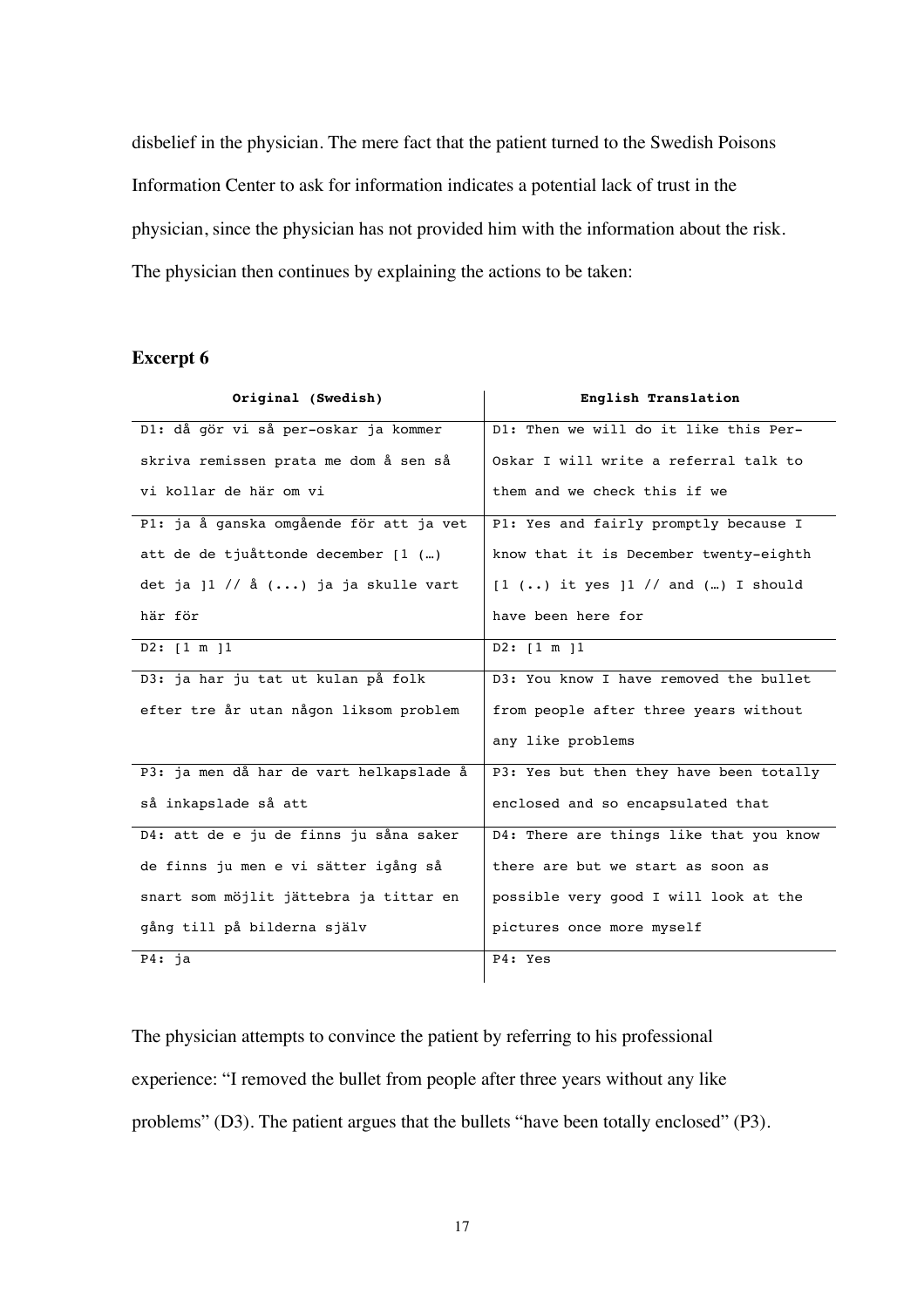The surgeon explains that he will start the procedure as soon as possible and states, "I will look at the pictures once more myself" (D4). After the patient has requested copies of his X-rays and has insisted on being hospitalized directly, the physician says:

| Original (Swedish)                        | English Translation                            |
|-------------------------------------------|------------------------------------------------|
| D1: per-oskar de går inte de e så här     | D1: Per-oskar it does not work it's            |
| inte fungerar hälsovården // de är ju     | like this health care does not function        |
| inte så att du kommer å säger att ja      | // you know it's not like you come and         |
| vill bli inlagd va / de e ju de e ju vi   | say that I want to be hospitalized             |
| som ska bedöma om du litar på oss         | right / you know you know we are the           |
| arbetar som doktor ja säger att de        | ones who should judge if you trust us          |
| bästa för dej de e ju som ja gör va //    | working as physician I say that the            |
| men om du vill liksom påverka själv //    | best for you it's of course what I do          |
| då de en helt annan sak ja förstår att    | right // but if you want to kind of            |
| du har ont / [1 de ]1 e därför ja         | influence yourself // then it's a quite        |
| reagerar annars skulle $2[$ $(\ldots)$ ]2 | different thing I understand that              |
|                                           | you're in pain / [1 that is] 1 why I           |
|                                           | react otherwise I would $2[$ $(\ldots)$ $]2$   |
| P1: $[1 ja]$ 1                            | $P1: [1 \text{ year}]1$                        |
| P2: [2 jo jo ]2 ja fattar vidden att //   | P2: [2 well well ]2 I understand the           |
| varför ja ska hållas () nu // du har      | extent that // why I should be kept            |
| konstaterat att ja har kula i axeln /     | $( \ldots )$ now // you have determined that I |
| så va e problemet skär bort den å ta      | have a bullet in my shoulder / so              |
| bort den                                  | what's the problem, cut it out and             |
|                                           | remove it                                      |
| D2: e lyssna på mej // vi röntgar dej /   | D2: E listen to me // we X-ray you / we        |
| vi pratar me ortopeden / sen vi           | talk to the orthopaedist / then we             |
| diskuterar va vi ska göra // fortsätt     | discuss what we should do // continue          |
| me den här medicineringen tills du        | with this medication until you get to          |
| kommer till ortopeden // okej             | the orthopaedist / / okay                      |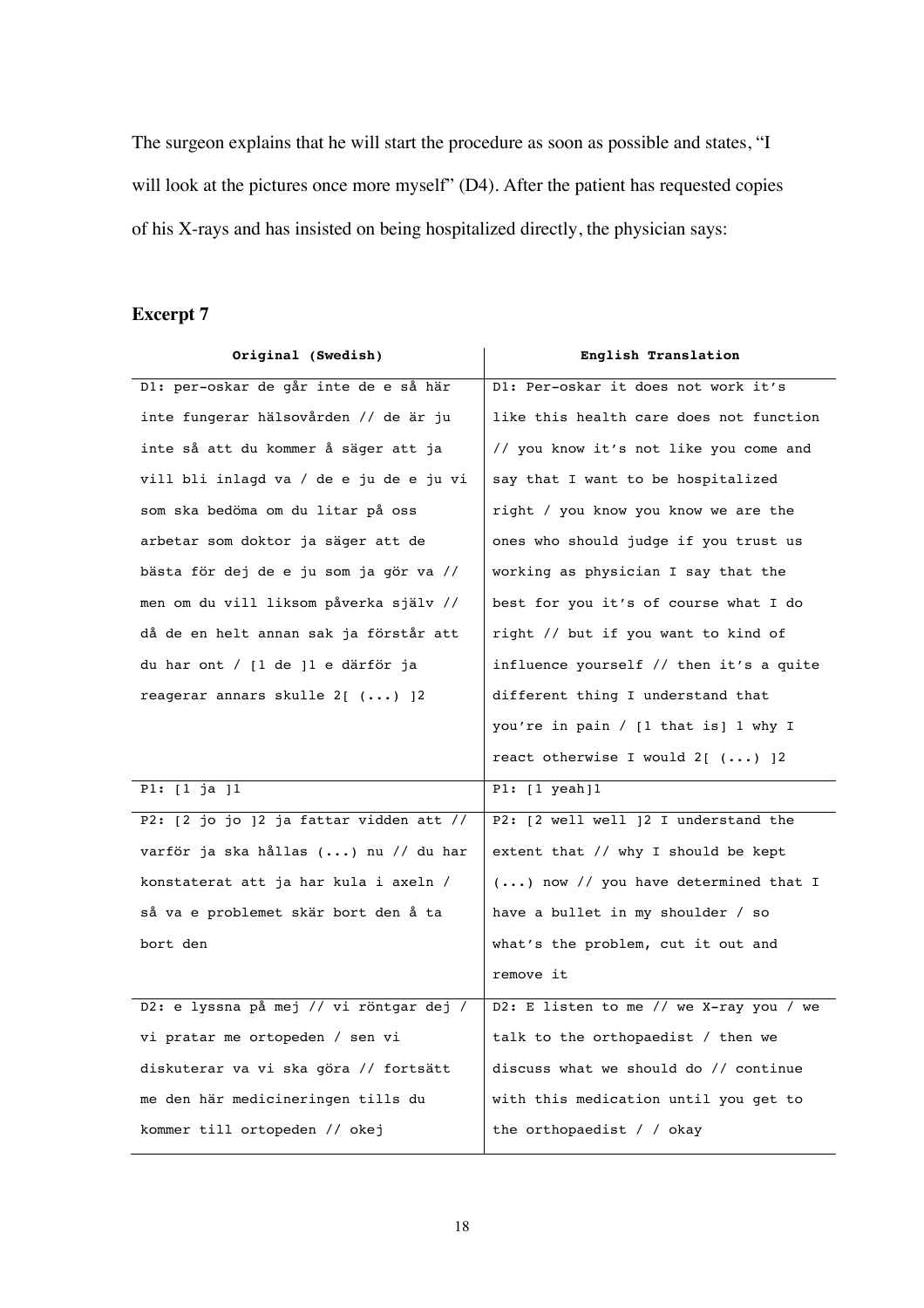| P3: a hur lång tid tar detta då      | P3: How long will this take            |
|--------------------------------------|----------------------------------------|
| D3: e ja vet inte // vi försöker och | D3: Eh I do not know // we will try to |
| agera den som ska göras så snart som | act what needs to be done as soon as   |
| möjlit                               | possible                               |
| P4: ia                               | P4: Yeah                               |

Again, the physician attempts to use his position of authority to claim trust: "we are the ones who should judge if you trust us working as physician" (D1) to persuade the patient. The response from the patient – "so what's the problem, cut it out and remove it" (P2) – shows that the argument apparently does not have any effect. The physician tries to calm (and thereby rebuild trust in) the patient by describing the actions to be taken by health care professionals, including himself: "we X-ray you we talk to the orthopaedist" (D2). The patient continues to be worried about the delay and asks "how long will this take" (P3). Realizing that the patient disagrees with his suggestions, the physician's patience seems to be strained:

| Original (Swedish)                     | English Translation                         |
|----------------------------------------|---------------------------------------------|
| D1: du vill inte bli påtittad utav en  | D1: You do not want the orthopaedic         |
| ortoped du vill [1 inte ]1             | surgeon to check you you [1 don't]1         |
| Pl: [1 ortoped ]1 titta på mej alla    | P1: [1 Orthopaedic surgeon ]1 looks at      |
| tittar på mej ja har blivit röntgad å  | me all look at me I have been X-rayed       |
| röntgad å röntgad / så att e           | and X-rayed / so that er                    |
| D2: kanske behöver ingen röntgen kan   | D2: Maybe do not need X-ray can send        |
| skicka liksom kan referera den här     | and can reference this X-ray you've         |
| röntgen du har gjort å dom ska titta å | done and they will look at and judge it     |
| bedöma det igen då // men frågan e ju  | again then $/$ $/$ but the question is that |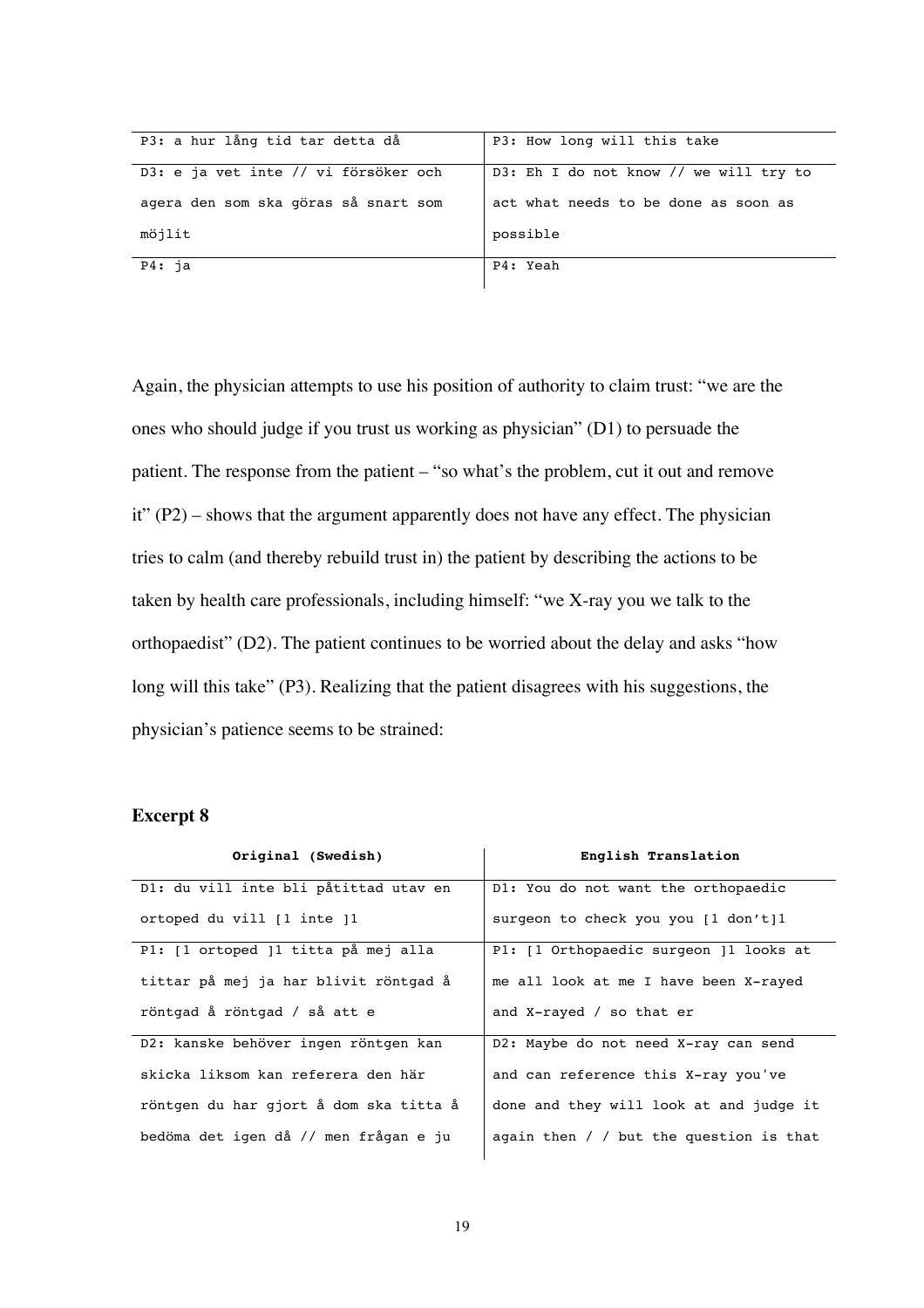| att om dom här kulorna dom här          | if these bullets those fragments have              |
|-----------------------------------------|----------------------------------------------------|
| fragmenten har flyttat på sej // har    | moved / / have they got stuck in some              |
| dom fastnat i nån muskulatur har dom    | muscle have they come close to the                 |
| kommit nära leden [2 de ]2 e massor av  | joint[2 there 12 are lots of things you            |
| saker ska man tänka å du tänker inte på | should think and you do not think about            |
| såna saker // å tyvärr ja har inte tid  | things like that $/ / y$ yes                       |
| å liksom diskutera så här va MEN låt    | unfortunately I do not have time to                |
| oss // skicka till ortopeden en remiss  | like discuss this huh BUT let's / /                |
| titta på de de e ju VÄRT va // ja lovar | send to the orthopaedist a referral                |
| dej garanti sätt foten utanför sverige  | look at it it is WORTH while isn't it /            |
| ingen vill alls titta på de här // jo   | / I promise you I quarantee put your               |
| om du [3 kommer ]3 till ett amerikanskt | foot outside Sweden no one wants to                |
| sjukhus eller ett sånt                  | look at it at all / / yes if you $\lceil 3 \rceil$ |
|                                         | come]3 to a U.S. hospital or a place               |
|                                         | like                                               |
| $P2: [2 \text{ ia }]2$                  | P2: [2 yeah ]2                                     |
| P3: [3 jo ]3                            | P3: [3 yeah ]3                                     |

The patient seems to listen to the physician, but when the physician leaves the room, he explodes, talking to a nurse (N):

| Original (Swedish) | English Translation                                                                       |
|--------------------|-------------------------------------------------------------------------------------------|
|                    | P1: bluff å båg va // då hinner man väl   P1: Scam and trickery // you can die            |
|                    | dö här e // blyförgiftning // va sparar   here of / / lead poisoning / / the              |
|                    | sjukhuset pengar // $(\ldots)$ / skrämmande   hospital saves money / / $(\ldots)$ / scary |
|                    | // ortopeda mej hit å ortopeda mej dit  / / orthopede me here and orthopede me            |
|                    | // bara röntgen () // men skulle ja there / / only x-ray () / / but                       |
|                    | dö utav blyförgiftning i såna fall should I die of lead poisoning in that                 |
|                    | inspelat på band att ja{g} har krävt ål case it is recorded on the tape that I            |
|                    | bli opererad så att $()$ // va fan ska   have required to be operated so that             |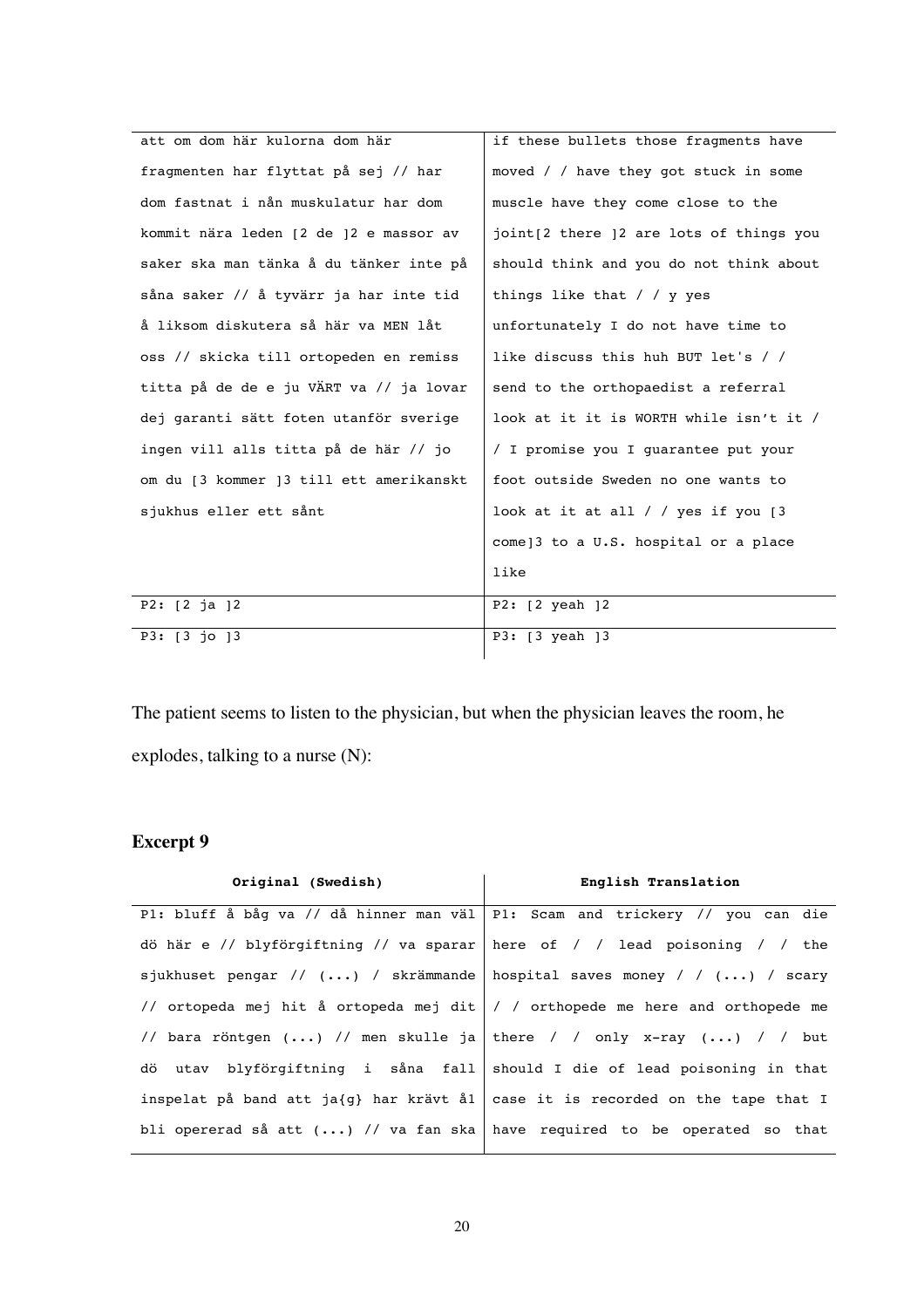| ja här å göra ///                     | $\vert$ () / / what the devil am I doing |
|---------------------------------------|------------------------------------------|
|                                       | here $//$                                |
| N1: hur går de per-oskar              | N1: How is it going Per-Oskar            |
| P2: jodå // ja står å biktar mej bara | P2: Well // I am confessing only         |

The patient's comments "scam and trickery" and "the hospital saves money" (P1) indicate that he is suspicious about the arguments of the physician and probably does not trust him. The accounts given by the physician have thus not had the effect of raising trust; rather, the distrust of the patient has remained and possibly been strengthened.

This situation illustrates the patient's and the physician's mutual lack of both collaborative and cooperative trust. To start with collaborative trust, the physician and the patient do not work towards a joint purpose. The patient wants surgery immediately, while the physician will not offer it, defending his decision by referring to hospital procedures and stating that he does not consider the patient's problems to require immediate action. The patient may feel that the physician does not care about his opinions and problems, while the physician may experience that the patient does not believe him and his suggestions (lack of cooperative trust). Further, the patient may think that the physician did not provide him with information about potential lead poisoning on purpose, to avoid surgery and to save money for the hospital, which may also show a lack of trust with respect to commitments and obligations.

The situation further illustrates the patient's lack of trust in the physician's competence. The physician refers to his professional authority and experience without any apparent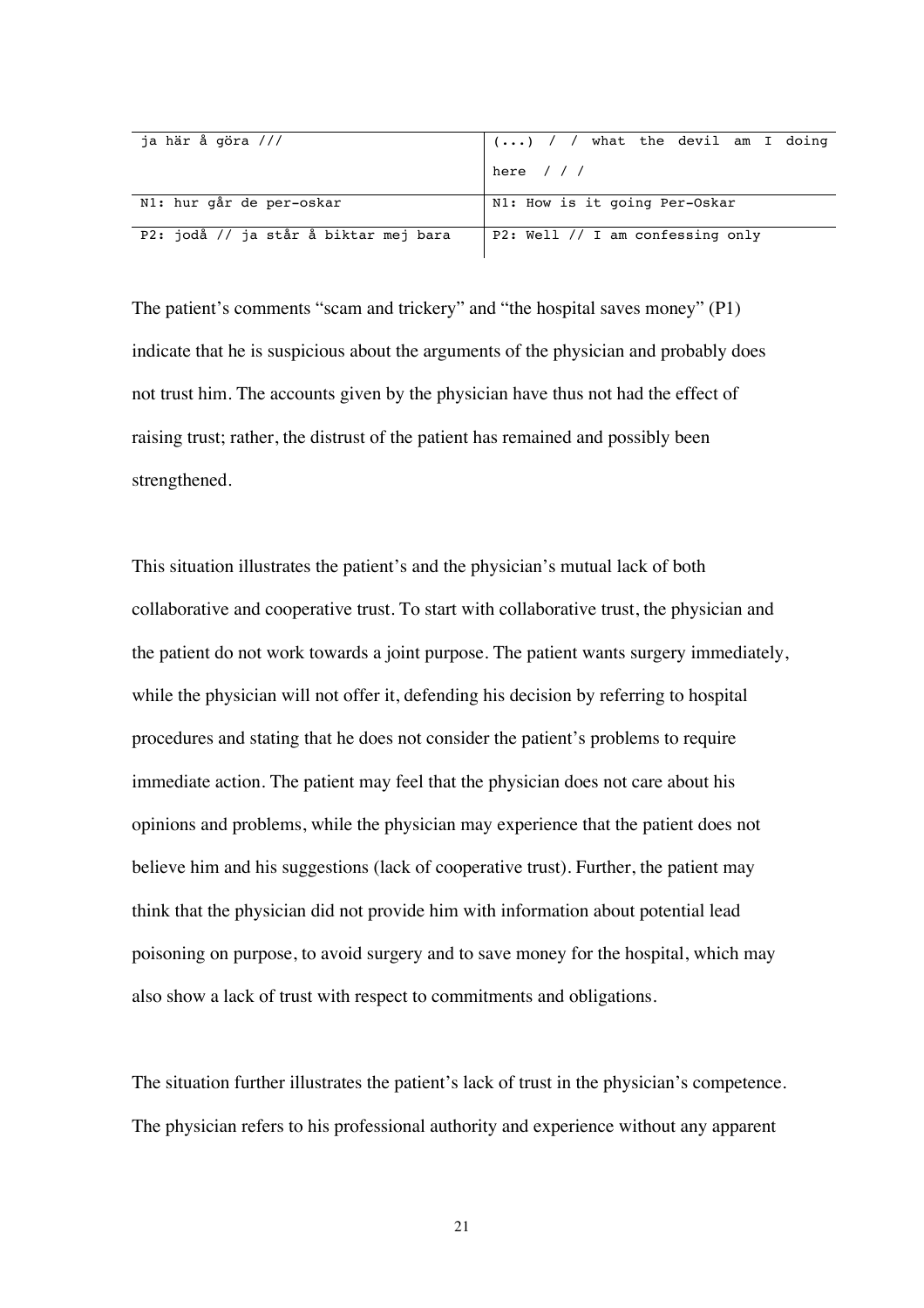effect, probably due to cultural differences. In Iran, physicians are often viewed as absolute authorities, and their words are rarely questioned (Behjati-Sabet & Chambers, 2005; Berbyuk Lindström, 2008), while in Sweden, patients expect explanations based on facts. In addition, similar to the case with the Iranian female physician, some lack of trust may be due to the physician being educated outside the EU/EEA. In addition, there are concerns about basic trust. When the physician terminates the interaction, it may indicate that he does not believe that the upset and stressed patient can listen to and perceive what he is talking about. Whatever the physician now tries to communicate, his accounts (justifications of actions taken/not taken) will not be found to be acceptable by the patient.

We conclude that this illustration is a clear case of a process of distrust. The patient is implicitly and explicitly questioning the collaboration and cooperation of the physician, and he is evaluating his trust with respect to the physician's commitments, obligations and competence. From the physician's point of view, it is not as evident that he is distrusting, although there are indications at the end.

The role of the accounts is important in this situation, as in the previous illustration with the cancer patient. The patient is afraid of developing lead poisoning and suspicious about the effectiveness of the health care system, possibly due to earlier experiences. To provide accounts that can lead to the suspension of doubts following such a start may be extremely difficult, not to say impossible. It may be necessary to meet again several times to earn an increasing amount of trust to repair the damage.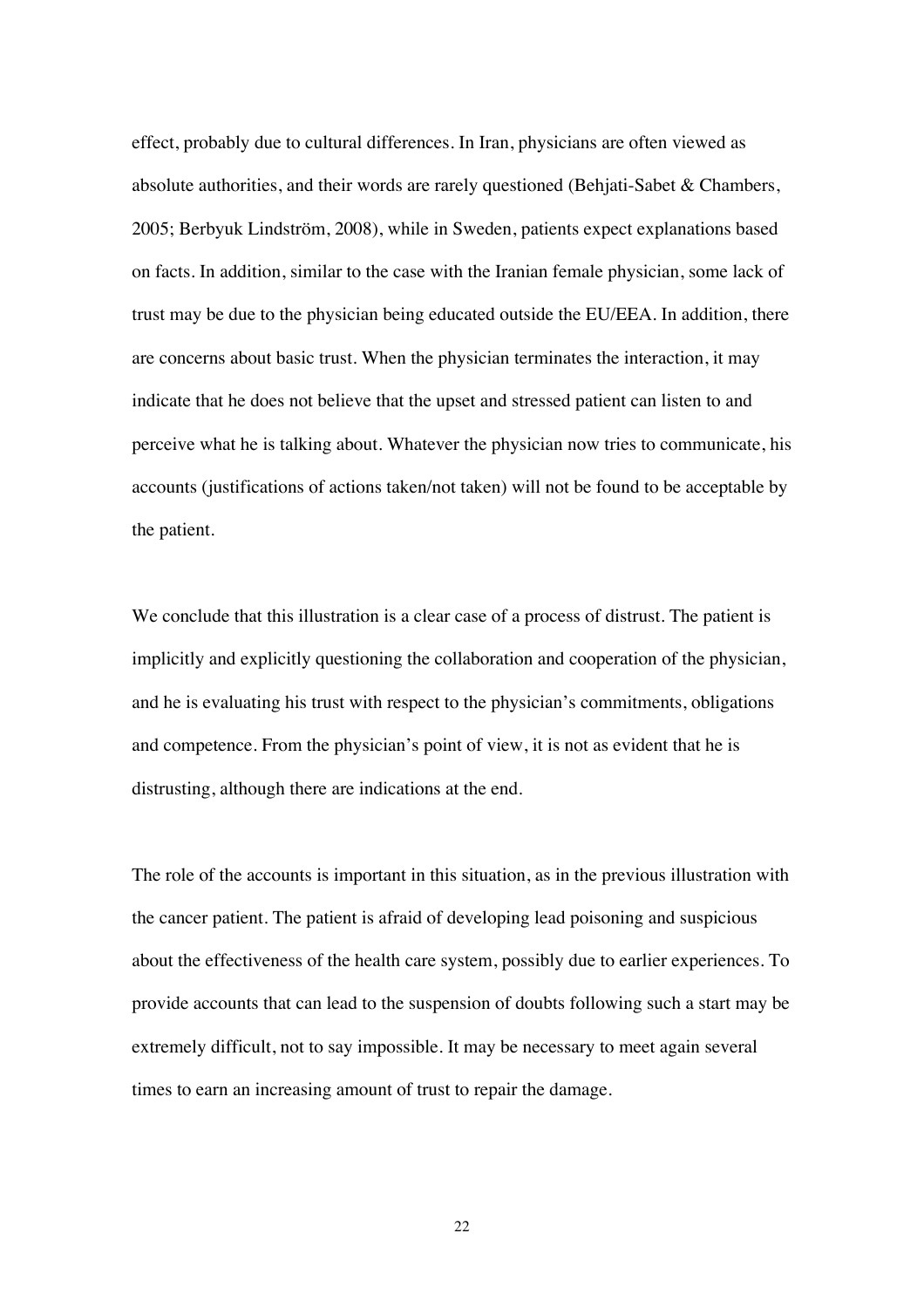#### **Discussion and conclusions**

In this chapter, we have presented examples of health care dialogues to illustrate processes in which trust relations are challenged. We have also shown how accounts are provided in these situations to attempt to maintain trust. We have analysed the situations with regard to whether the accounts led to increased or decreased trust or had no apparent effect.

In summary, we have found although *basic trust* can often be assumed to be the default, in medical encounters, basic trust is perhaps challenged by the lacking linguistic competence of one of the physicians and may in this case be added to other reasons for doubts that the patient may have. In addition, the patients' difficulties in perceiving information may challenge the physicians' trust in the basic capabilities of the patients.

*Collaborative trust* (i.e. a belief that interlocutors will adopt and collaborate toward a joint purpose), by and large, seems to be present. In our medical encounters, parties share the purpose of communicating and carrying out the consultancy. However, there is disagreement about particular tasks (surgery to remove a bullet) when the physician does not comply with the patient's demands and the patient does not comply with the physician's advice. We can say that there is a kind of partial collaborative distrust, which is seen in the demands for accounts and the attempts to provide responsive accounts.

When it comes to *cooperative trust* (i.e. the belief that interlocutors take one into ethical consideration), the issues are more complex. There is some evidence of distrust. The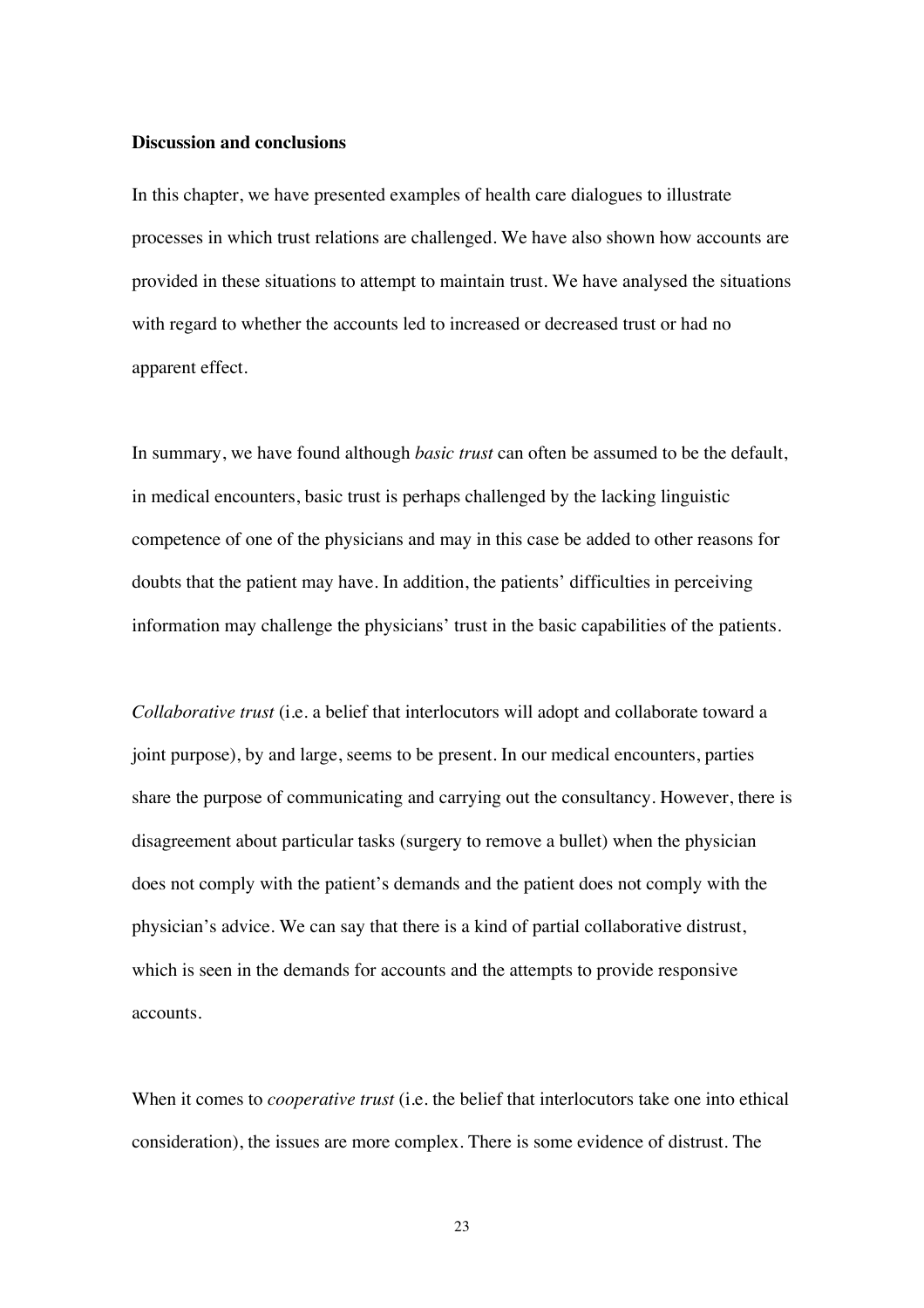patient with a bullet in his shoulder and his physician both show evidence of being threatened with regard to their freedom of action. Since losing freedom and being uncertain about the correctness of information are unpleasant, the ethical dimension of pain and pleasure becomes involved as well.

Cooperative/collaborative trust is also linked to trustworthiness, reliability and dependability with regard to *commitments and obligations* in general, but here it is specifically related to the activities that the parties are pursuing together. There is disagreement about the arguments for not providing surgery and about the obligations of the physician and the hospital.

Finally, *trust with respect to competence* is very much at stake in situations during which the patient has a different opinion about the medical treatment from the physician. Our data show that cultural differences may explain the extent to which patients have default trust in their health professionals.

In general, we can see that trusting and distrusting are complex phenomena. In our analysis, we found that accountability and account giving come to have a crucial role in the process of increasing or decreasing trust, since this is one of the main ways in which we can obtain information concerning the five types of behavioural features that we suggested are essential for trust. We have shown that accounts can lead to trusting (Illustration I). A necessary condition is that they correspond to the uncertainty that the other party expresses, assuming willingness to collaborate and cooperate. Having analysed authentic interactions, we can claim that it is more complicated to identify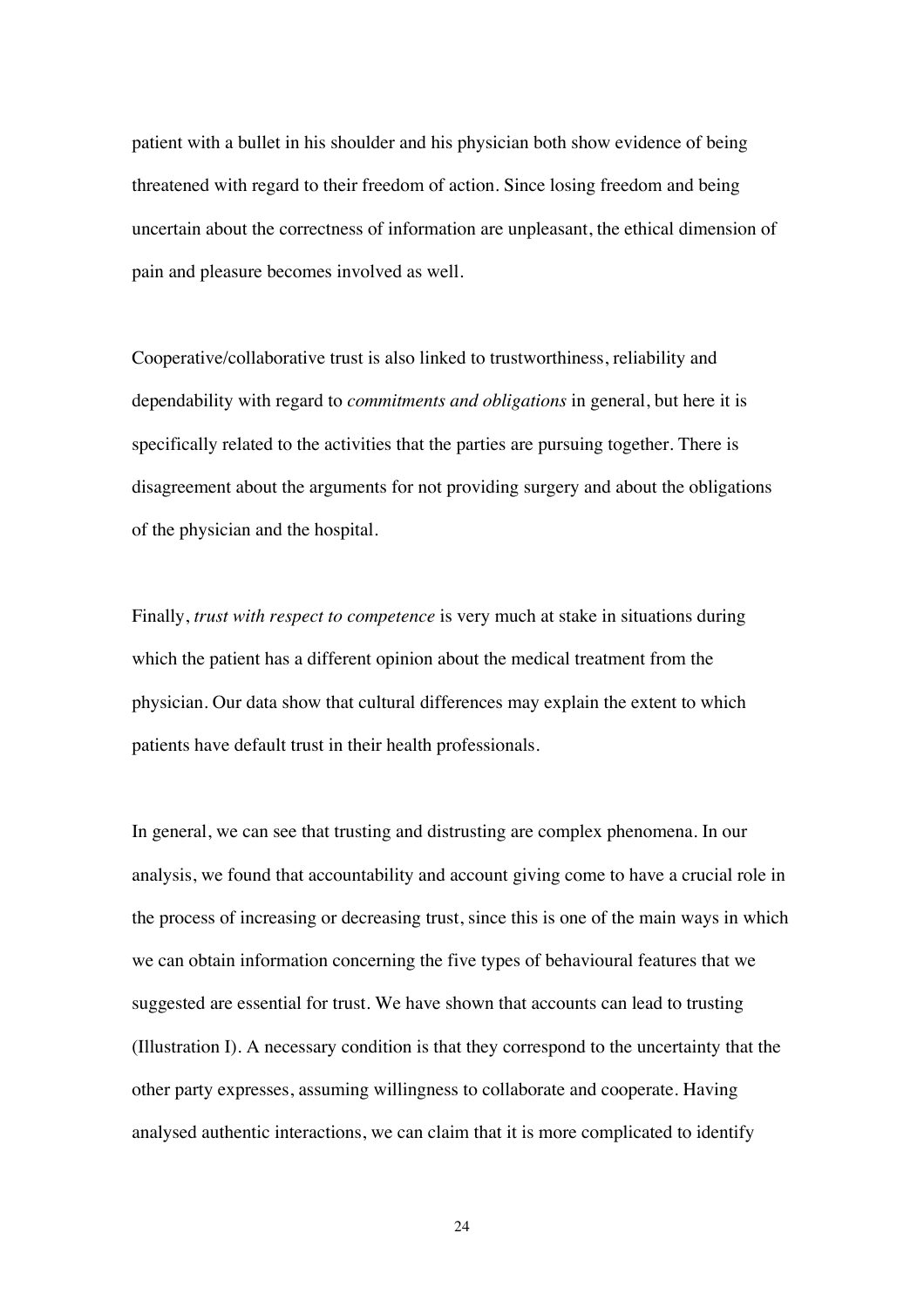trusting than distrusting. Part of the explanation is that, although it may be possible to identify suspension of doubt, it is quite complicated to observe the leap of faith (cf. Möllering, 2006). In our illustrations, it was possible to some extent to identify suspension of doubt, but not the leap of faith. Further, accounts should be presented in an understandable way assuming both basic and area-specific competence (Illustration I). Cultural difference (Illustrations I and II) is an aspect of significance here. Finally, accounts should confirm commitments and obligations. We have shown that accounts can lead to distrusting if they do not meet these conditions.

We have found that it is complicated to counteract distrusting using accounts. This is especially true when it becomes unexpectedly necessary in an ongoing interaction (Illustration II). It requires both an awareness of the role of trust and knowledge about how trust problems are communicated, that is, realizing that the other party is uncertain about, or doubting, something that one has said or done (or not said or not done). In addition, it requires communicative skills and knowledge about how to express oneself in a careful and nuanced way. This is of course difficult when exposed to open distrust from another person face to face.

Perhaps actions taken (not taken) may be more important for trusting (distrusting) than accounts (Illustration II). The role of accounts in situations of distrusting actions is most likely to differ from the role of accounts in situations of distrusting talk. This, together with the challenges involved in analysing the leap of faith in dialogue, calls for further research, taking multimodal means of communication into consideration.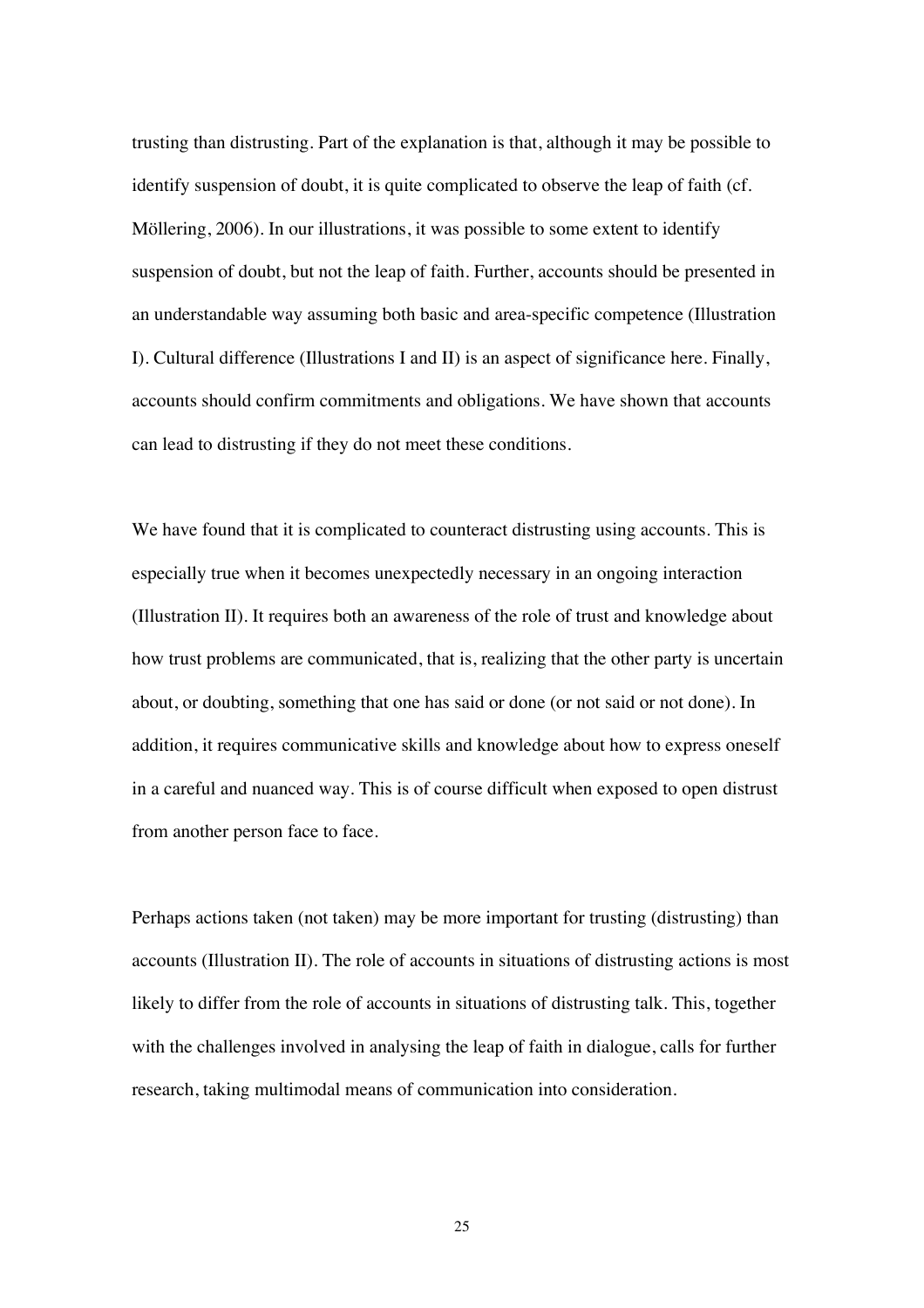#### **References**

- Allwood, J. (2014) Trust as a communicative and epistemic simplifier and facilitator. In: Linell, P. & Markova, I. (eds.), *Dialogical Approaches to Trust in Communication*. A volume in *Advances in Cultural Psychology: Constructing Human Development*. Charlotte, NC, Information Age Publishing, pp. 189–211.
- Allwood, J., Johansson, I.-L., Olsson, L.-E. & Tuna, G. (2015) On the need for an ethical understanding of health care accountability. Forthcoming in *Journal of Organizational Transformation and Social Change*.
- Behjati-Sabet, A. & Chambers, N. A. (2005) People of Iranian descent. In: Waxler-Morrison, N., Anderson, J. M., Richardson, E. & Chambers, N. A. (eds.), *Cross-Cultural Caring: A Handbook for Health Professionals*. 2nd ed. Toronto, CA, UBC Press, pp. 127–162.
- Berbyuk Lindström, N. (2008) *Intercultural Communication in Health Care. Non-Swedish Physicians in Sweden*. PhD. Gothenburg, Department of Philosophy, Linguistics and Theory of Science, University of Gothenburg.
- Flanagan, G. C. (1954) The critical incident technique. *Psychological Bulletin*, 51 (4), 327–358.
- Garfinkel, H. (1967/1984) *Studies in Ethnomethodology*. Cambridge, Polity Press.
- Grossen, M. & Salazar Orvig, A. (2014) Forms of trust/distrust and dialogicality in focus-group discussions about medical confidentiality. In: Linell, P. & Markova, I. (eds.), *Dialogical Approaches to Trust in Communication*. A volume in *Advances in Cultural Psychology: Constructing Human Development*. Charlotte, NC, Information Age Publishing, pp. 3–27.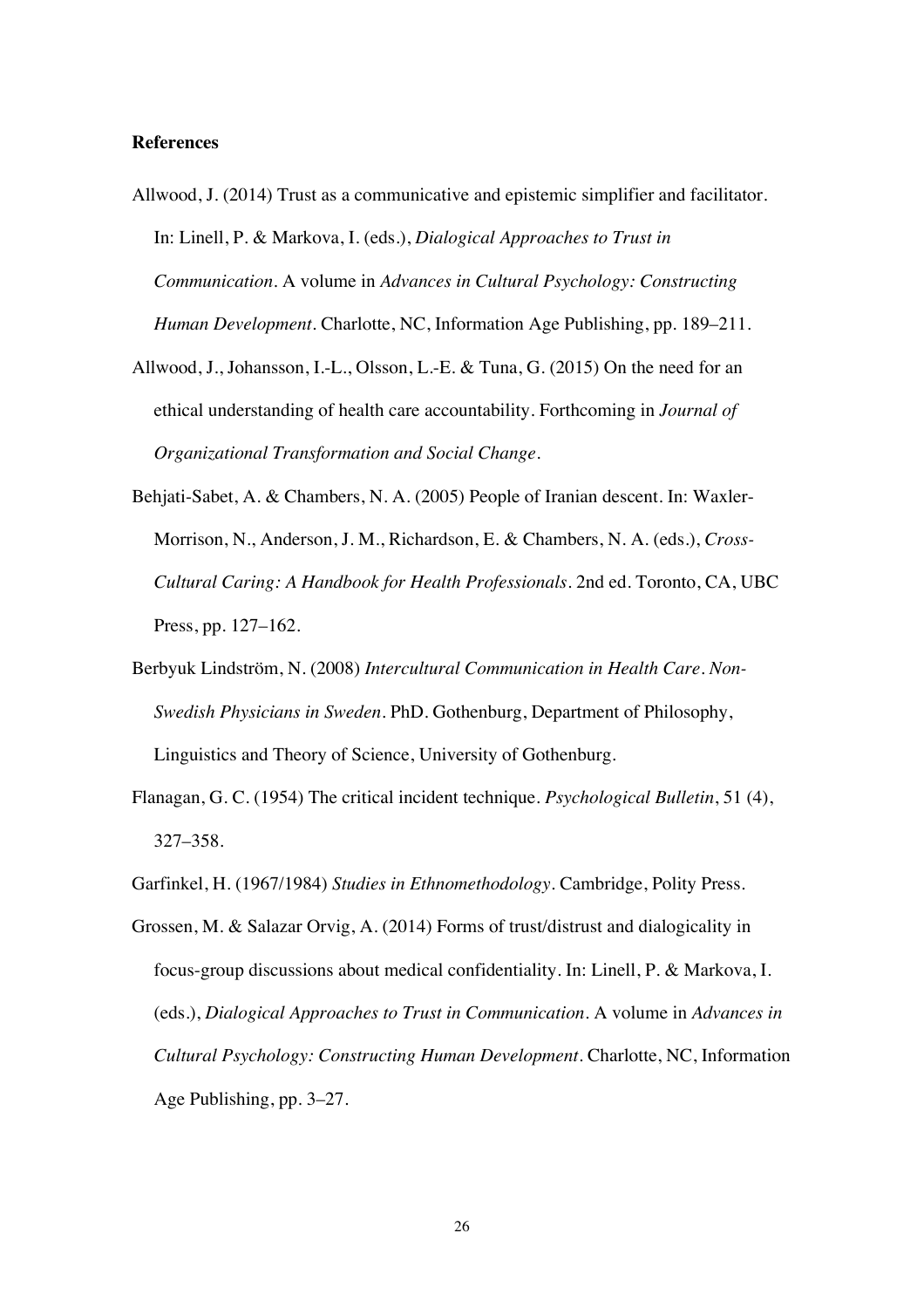- Hill, C. A. & O'Hara, E. A. (2005) A cognitive theory of trust. *Washington University Law Review*, paper 55, 1717–1770.
- Jokinen, K. & Allwood, J. (2010) Hesitation in intercultural communication: Some observations and analysis on interpreting shoulder shrugging. In: Ishida, T. (ed.), *Culture and Computing*. LNCS 6259. Berlin, Heidelberg, Springer-Verlag, pp. 55– 70.
- Khodyakov, D. (2007) Trust as a process: A three-dimensional approach. *Sociology*, 41 (1), 115–132.
- Meyerson, D., Weick, K. E. & Kramer, R. M. (1996) Swift trust and temporary groups. In: Kramer, R. M. & Tyler, T. R. (eds.), *Trust in Organizations: Frontiers of Theory and Research*. Thousand Oaks, CA, Sage Publications, Inc, pp. 166–195.
- Möllering, G. (2001) The nature of trust: From Georg Simmel to a theory of expectation, interpretation and suspension. *Sociology*, 35 (2), 403–420.
- Möllering, G. (2006) *Trust: Reason, Routine, Reflexivity*. Oxford, Elsevier.
- Möllering, G. (2013) Process views of trusting and crises. In: Bachmann, R. & Zaheer, A. (eds.), *Handbook of Advances in Trust Research*. Cheltenham, Edward Elgar, pp. 285–305.
- Näslund, L. (2012) *The Leap of Faith. Creating Trust on Professional Service Markets*. PhD thesis. Stockholm, Department of Business Administration, Stockholm School of Economics.
- Rowe, R. & Calnan, M. (2006) Trust relations in health care The new agenda. *European Journal of Public Health*, 16 (1), 4–6.
- Scott, M. B. & Lyman, S. M. (1968) Accounts. *American Sociological Review*, 33 (1), 46–62.